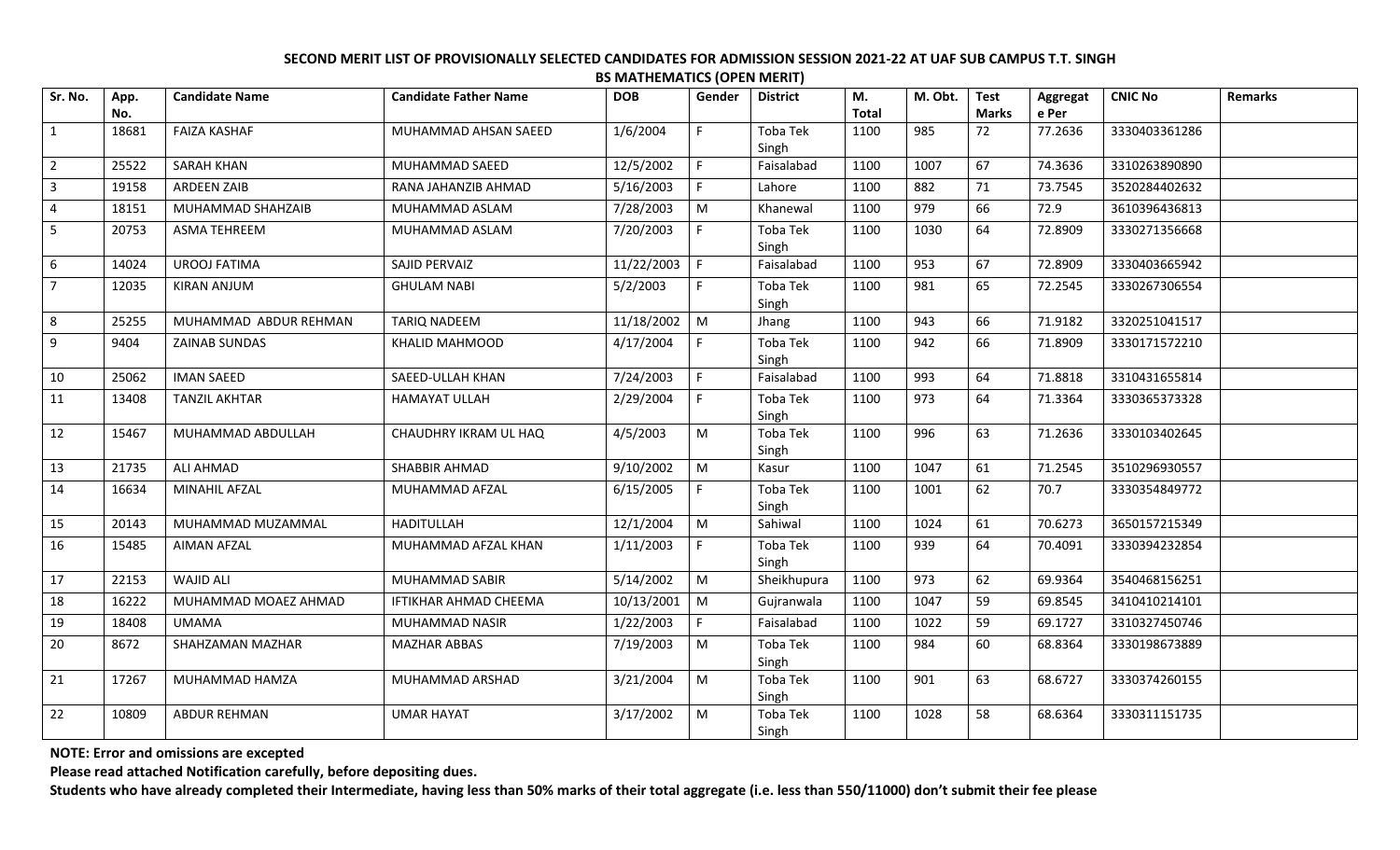| 23 | 3400  | ANAS AHMAD               | MUHAMMAD SHAHID                  | 3/21/2003    | M            | Toba Tek<br>Singh | 1100 | 1023 | 58 | 68.5    | 3520149355445 |  |
|----|-------|--------------------------|----------------------------------|--------------|--------------|-------------------|------|------|----|---------|---------------|--|
| 24 | 17004 | <b>AHMAD MAUZ</b>        | <b>ASGAR ALI</b>                 | 3/19/2003    | M            | Gujranwala        | 1100 | 974  | 59 | 67.8636 | 3410453465399 |  |
| 25 | 8717  | <b>MARYAM FATIMA</b>     | <b>BASHARAT AL ASIM</b>          | 7/19/2002    | F            | Bahawalnaga       | 1100 | 947  | 60 | 67.8273 | 3110429245456 |  |
| 26 | 20139 | MUHAMMAD MUBASHAR        | <b>HADITULLAH</b>                | 4/8/2003     | M            | Sahiwal           | 1100 | 1040 | 56 | 67.5636 | 3650157214399 |  |
| 27 | 18468 | <b>BUSHRA BATOOL</b>     | <b>GHULAM YASEEN SHAH</b>        | 6/6/2004     | F            | Jhang             | 1100 | 986  | 58 | 67.4909 | 3320408377992 |  |
| 28 | 5421  | <b>BUSHRA ANWAAR</b>     | ANWAAR UL HAQ                    | 6/6/2004     | F            | Toba Tek<br>Singh | 1100 | 986  | 58 | 67.4909 | 3330344974386 |  |
| 29 | 25832 | <b>GOHAR FATTIMA ALI</b> | ALLAH DITTA NASIR                | 12/23/2003   | l F          | Toba Tek<br>Singh | 1100 | 937  | 59 | 66.8545 | 3330386855800 |  |
| 30 | 16523 | <b>NOOR FATIMA</b>       | <b>ATTA ULLAH</b>                | 3/7/2003     | F            | Toba Tek<br>Singh | 1100 | 961  | 58 | 66.8091 | 3310553454168 |  |
| 31 | 21623 | ABDULLAH BIN ZUBAIR      | MUHAMMAD ZUBAIR TAHIR            | 8/14/2004    | M            | Kasur             | 1100 | 934  | 59 | 66.7727 | 3510224080371 |  |
| 32 | 13929 | MUJAHID                  | <b>BASHIR AHMAD</b>              | 4/6/2002     | M            | Nankana<br>Sahib  | 1100 | 1011 | 56 | 66.7727 | 3550104196057 |  |
| 33 | 4069  | AQSA                     | NIZAM DIN                        | 3/10/2004    | $\mathsf{F}$ | Toba Tek<br>Singh | 1100 | 985  | 57 | 66.7636 | 3330254413148 |  |
| 34 | 4343  | ZAFAR IQBAL              | <b>LAL KHAN</b>                  | 5/8/2003     | M            | Chiniot           | 1100 | 1035 | 55 | 66.7273 | 3340204650365 |  |
| 35 | 12595 | <b>FATIMA RASHEED</b>    | RASHEED AHMAD                    | 10/18/2002   | F            | Faisalabad        | 1100 | 981  | 57 | 66.6545 | 3310447229014 |  |
| 36 | 16112 | HAFIZA NUMRA TARIQ       | TARIQ MAJEED                     | 8/5/2002     | F            | Toba Tek<br>Singh | 1100 | 980  | 56 | 66.4727 | 3330375858854 |  |
| 37 | 9763  | HAFIZ MUNEEB SHAHID      | SHAHID MAHMOOD                   | 9/23/2001    | M            | Lahore            | 1100 | 973  | 57 | 66.4364 | 3520257059563 |  |
| 38 | 24334 | <b>ANSA ATTA</b>         | ATTA ULLAH                       | 7/20/2003    | $\mathsf{F}$ | Sargodha          | 1100 | 947  | 58 | 66.4273 | 3840566305096 |  |
| 39 | 5291  | MUSFIRA SAHAAB SHAHID    | SHAHID HAMEED                    | 10/13/2003   | F            | Faisalabad        | 1100 | 1019 | 55 | 66.2909 | 3310584071008 |  |
| 40 | 7008  | MUHAMMAD ASIM ZIA        | ABDUL SATTAR ZIA                 | 8/7/2001     | M            | Vehari            | 1100 | 1017 | 55 | 66.2364 | 3660103045773 |  |
| 41 | 9933  | MUHAMMAD ABDULLAH        | MUHAMMAD RAFIQUE                 | 12/23/2001   | M            | Vehari            | 1100 | 987  | 56 | 66.1182 | 3660166709331 |  |
| 42 | 5896  | MUHAMMAD HAMAD ZAHID     | ZAHID HUSSAIN SALEEM             | 7/14/2003    | M            | Toba Tek<br>Singh | 1100 | 1035 | 54 | 66.0273 | 3330336227725 |  |
| 43 | 19189 | MUHAMMAD ABDULLAH        | MUHAMMAD NADEEM                  | 1/6/2003     | M            | Toba Tek<br>Singh | 1100 | 1007 | 55 | 65.9636 | 3330139958901 |  |
| 44 | 11153 | ABDUL REHMAN             | MUHAMMAD MANSHA                  | 3/12/2004    | M            | Faisalabad        | 1100 | 1022 | 54 | 65.6727 | 3540322915601 |  |
| 45 | 24832 | <b>EMAN KHALID</b>       | CHAUDHARY MUHAMMAD KHALID<br>ZIA | 11/28/2002 F |              | Nankana<br>Sahib  | 1100 | 995  | 55 | 65.6364 | 3550201897912 |  |

**NOTE: Error and omissions are excepted**

**Please read attached Notification carefully, before depositing dues.**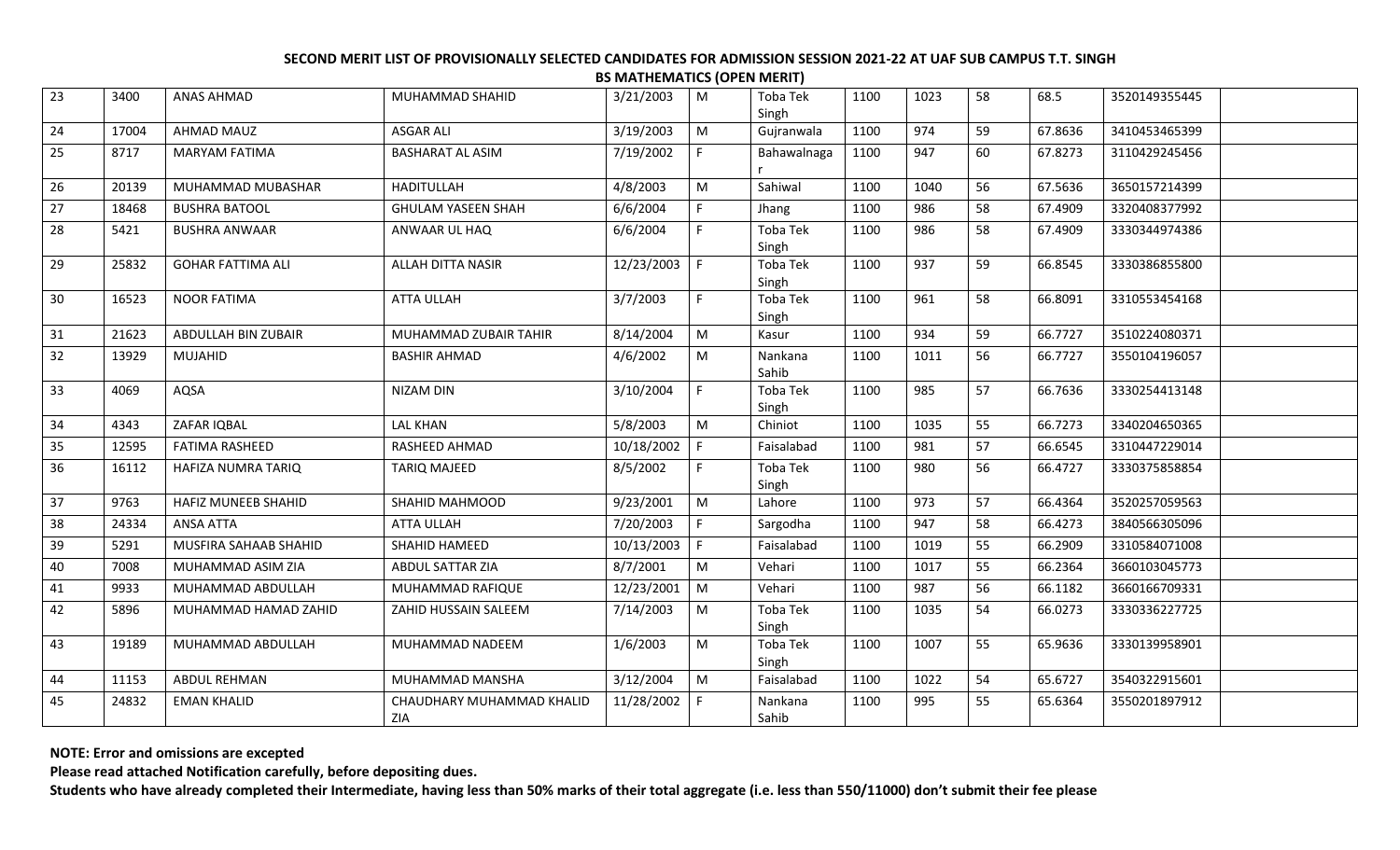| 46 | 22120 | MUHAMMAD ADEEL ASGHAR   | <b>ASGHAR ALI</b>        | 1/16/2004  | M              | Toba Tek<br>Singh | 1100 | 965  | 56 | 65.5182 | 3330311109627 |  |
|----|-------|-------------------------|--------------------------|------------|----------------|-------------------|------|------|----|---------|---------------|--|
| 47 | 11665 | MUDASSAR ALI            | ALI MUHAMMAD             | 12/17/2002 | $\mathsf{M}$   | Sahiwal           | 1100 | 961  | 56 | 65.4091 | 3650164171665 |  |
| 48 | 22567 | MOHAMMAD MUBEEN AAMISH  | SHAFQAT NAWAZ KHAN       | 9/12/2003  | M              | Toba Tek<br>Singh | 1100 | 873  | 59 | 65.1091 | 3330380165283 |  |
| 49 | 24487 | MUHAMMAD SALMAN         | FAKHAR UZ ZAMAN          | 3/18/2003  | M              | Toba Tek<br>Singh | 1100 | 916  | 57 | 64.8818 | 3330245692305 |  |
| 50 | 6259  | SABAHAT ASHRAF          | MUHAMMAD ASHRAF JAVEED   | 4/7/2003   | F.             | Toba Tek<br>Singh | 1100 | 934  | 56 | 64.6727 | 3330391193390 |  |
| 51 | 6730  | MUHAMMAD BILAL ZAFAR    | ZAFAR IQBAL ZAFAR        | 12/3/2002  | M              | Okara             | 1100 | 982  | 54 | 64.5818 | 3530113264437 |  |
| 52 | 17017 | <b>HADIA TAHIR</b>      | MUHAMMAD TAHIR JAVAID    | 10/11/2002 | $\mathsf F$    | Sahiwal           | 1100 | 975  | 54 | 64.3909 | 3650155996340 |  |
| 53 | 14424 | RAI UZAIR RAZA          | RAI HAMID RAZA           | 9/9/1998   | M              | Toba Tek<br>Singh | 1100 | 897  | 57 | 64.3636 | 3330258795733 |  |
| 54 | 22291 | MUHAMMAD DAWOOD SULEMAN | <b>NADEEM SHAHZAD</b>    | 1/23/2003  | M              | Toba Tek<br>Singh | 1100 | 999  | 53 | 64.3455 | 3330197683931 |  |
| 55 | 23335 | MUHAMMAD UMAR           | <b>AYYAZ RAFIQUE</b>     | 1/1/2004   | M              | Faisalabad        | 1100 | 792  | 61 | 64.3    | 3320131291833 |  |
| 56 | 13211 | SHAHID IQBAL            | <b>LIAQAT ALI</b>        | 1/13/2004  | M              | Pakpattan         | 1100 | 996  | 53 | 64.2636 | 3640201508541 |  |
| 57 | 12285 | <b>QAMAR SIAM</b>       | MUHAMMAD AFZAL           | 11/24/2001 | $\mid M$       | Faisalabad        | 1100 | 866  | 58 | 64.2182 | 3310206254435 |  |
| 58 | 21085 | <b>RAMLA BAKHT</b>      | <b>KASHIF TAUQEER</b>    | 1/3/2002   | F              | Jhang             | 1100 | 987  | 53 | 64.0182 | 3320250904952 |  |
| 59 | 16646 | AYESHA NAEEM            | MUHAMMAD NAEEM YOUNAS    | 8/11/2003  | F              | Faisalabad        | 1100 | 958  | 54 | 63.9273 | 3310506662780 |  |
| 60 | 21616 | ALI HAMZA               | MUHAMMAD ALI             | 6/19/2003  | M              | Sargodha          | 1100 | 906  | 56 | 63.9091 | 3840264783765 |  |
| 61 | 23888 | <b>FAISAL HAYAT</b>     | KHIZAR HAYAT             | 8/24/2002  | M              | Jhang             | 1100 | 1058 | 50 | 63.8545 | 3320349914863 |  |
| 62 | 22615 | ABUBAKAR SIDDIQUE       | MUHAMMAD ASLAM           | 1/20/2001  | M              | Toba Tek<br>Singh | 1100 | 1029 | 51 | 63.7636 | 3330213054303 |  |
| 63 | 26228 | <b>AWAIS ALI</b>        | MUHAMMAD ISMAIEL         | 6/28/2002  | M              | Kasur             | 1100 | 1052 | 50 | 63.6909 | 3510212250877 |  |
| 64 | 11484 | <b>FIRDOS FATIMA</b>    | <b>TALIB HUSSAIN</b>     | 9/10/2004  | F              | Sahiwal           | 1100 | 973  | 53 | 63.6364 | 3650147451770 |  |
| 65 | 4647  | MUHAMMAD ABDULLAH       | MUHAMMAD BASHIR          | 7/1/2002   | M              | Toba Tek<br>Singh | 1100 | 972  | 53 | 63.6091 | 3330160357335 |  |
| 66 | 11493 | <b>ADEEL MANSAB</b>     | <b>MANSAB ALI</b>        | 8/14/2004  | M              | Lahore            | 1100 | 1049 | 50 | 63.6091 | 3550104624313 |  |
| 67 | 3857  | SAMAN ZULFIQAR          | <b>ZULFIQAR ALI</b>      | 3/27/2003  | F              | Toba Tek<br>Singh | 1100 | 971  | 53 | 63.5818 | 3330377436372 |  |
| 68 | 17553 | MUHAMMAD UZAIR ASLAM    | MUHAMMAD ASLAM           | 10/10/2002 | $\blacksquare$ | Jhang             | 1100 | 944  | 54 | 63.5455 | 3320215853737 |  |
| 69 | 13739 | MUTI UR REHMAN          | MUHAMMAD AHMAD           | 3/14/2003  | M              | Okara             | 1100 | 990  | 52 | 63.4    | 3530144490047 |  |
| 70 | 16837 | <b>FATIMA SHAH</b>      | SYED JAVED SIKANDER SHAH | 6/19/2003  | F              | Toba Tek          | 1100 | 961  | 53 | 63.3091 | 3330373782258 |  |

**NOTE: Error and omissions are excepted**

**Please read attached Notification carefully, before depositing dues.**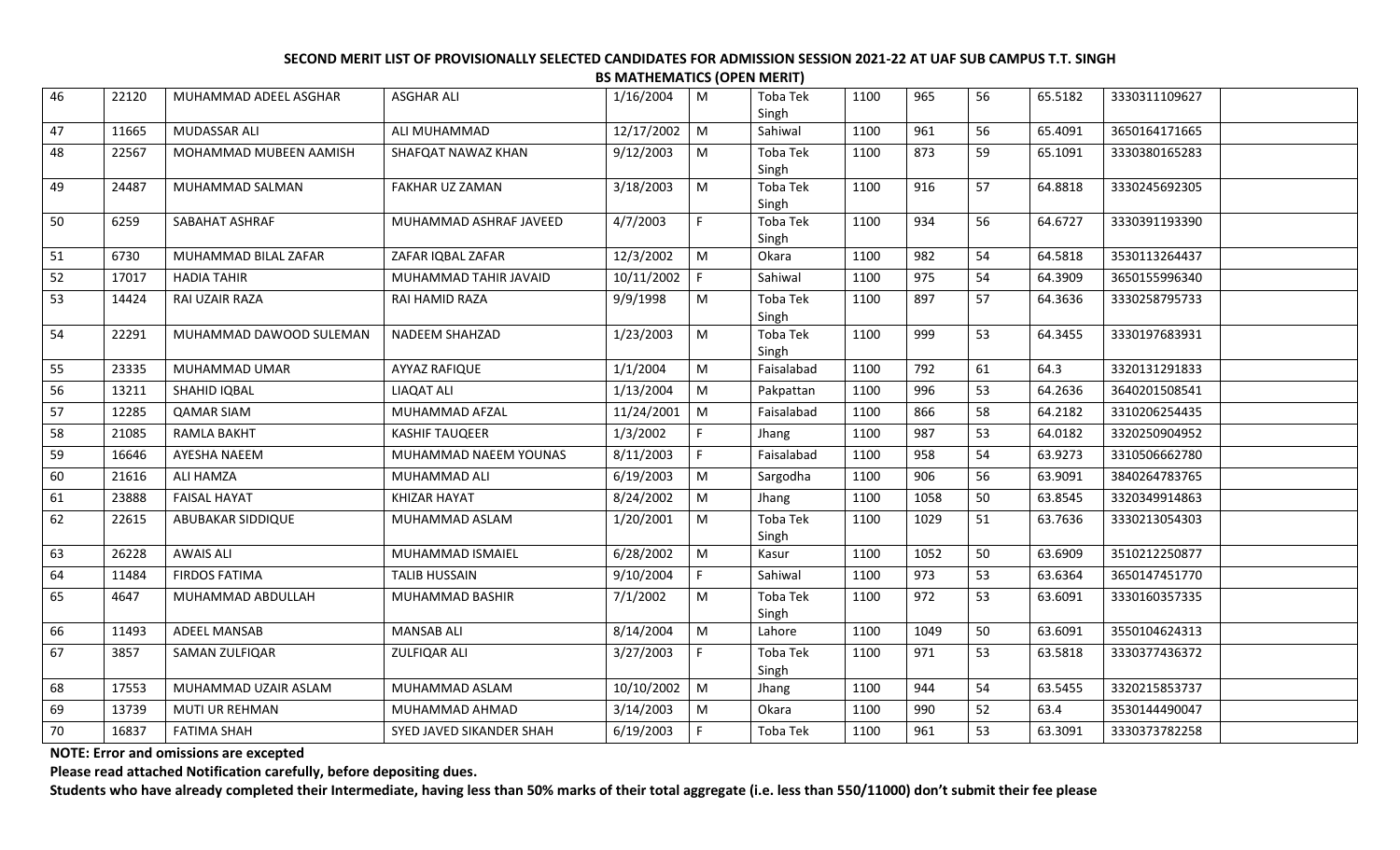|    |       |                                       |                         |            |           | Singh             |      |      |    |         |               |
|----|-------|---------------------------------------|-------------------------|------------|-----------|-------------------|------|------|----|---------|---------------|
| 71 | 7564  | <b>SYED UZAIR GHOUS ALI</b>           | SYED SAIF IQBAL GILLANI | 3/16/2003  | M         | Okara             | 1100 | 1010 | 51 | 63.2455 | 3530294722419 |
| 72 | 9244  | <b>HAMMAD MUNIR</b>                   | <b>MUNIR AHMAD</b>      | 12/12/2002 | M         | Toba Tek<br>Singh | 1100 | 982  | 52 | 63.1818 | 3330166583175 |
| 73 | 12881 | <b>UME SADIA</b>                      | SHAUKAT ALI ROUFE       | 1/12/2004  | E         | Faisalabad        | 1100 | 853  | 57 | 63.1636 | 3310248768128 |
| 74 | 8498  | MUHAMMAD SAIM AJMAD                   | MUHAMMAD AMJAD WASEEM   | 1/29/2003  | M         | Toba Tek<br>Singh | 1100 | 874  | 56 | 63.0364 | 3330318752935 |
| 75 | 13338 | MUHAMMAD UMAR FAROOQ                  | <b>NAZEER AHMAD</b>     | 8/22/2002  | ${\sf M}$ | Sahiwal           | 1100 | 1000 | 51 | 62.9727 | 3650120135487 |
| 76 | 12139 | <b>ASMA TAHIR</b>                     | MUHAMMAD TAHIR          | 12/2/2003  | F         | Toba Tek<br>Singh | 1100 | 974  | 52 | 62.9636 | 3330373559464 |
| 77 | 10179 | MUHAMMAD AZAM                         | <b>RIASAT ALI</b>       | 8/10/2002  | M         | Narowal           | 1100 | 820  | 58 | 62.9636 | 3450135575249 |
| 78 | 3174  | MUHAMMAD ABDUL WAHAB                  | MUHAMMAD HANIF SHAD     | 2/6/2003   | ${\sf M}$ | Faisalabad        | 1100 | 896  | 55 | 62.9364 | 3310580833251 |
| 79 | 22826 | <b>EMAN FATIMA</b>                    | MUHAMMAD AZAM FAROOQ    | 4/2/2004   | F.        | Faisalabad        | 1100 | 997  | 51 | 62.8909 | 3310373164532 |
| 80 | 17084 | SHANZA ANWAR                          | ANWAR MAQSOOD           | 10/22/2001 | M         | Bahawalnaga       | 1100 | 943  | 53 | 62.8182 | 3110503525788 |
| 81 | 5413  | <b>TAYYABA SHAHZADI</b>               | <b>SHOUKAT ALI</b>      | 9/1/2002   | F.        | Vehari            | 1100 | 968  | 52 | 62.8    | 3660186109316 |
| 82 | 22130 | MUHAMMAD MUZAMIL ANWAR                | ANWAR UL HAQ            | 11/15/2001 | M         | Toba Tek<br>Singh | 1100 | 890  | 55 | 62.7727 | 3330399869393 |
| 83 | 20863 | MUHAMMAD ZIA UL MUSTAFA               | <b>NOSHER AHMED</b>     | 7/15/2004  | ${\sf M}$ | Faisalabad        | 1100 | 936  | 53 | 62.6273 | 3540239082277 |
| 84 | 23800 | M IBRAHIM                             | M ZAHID                 | 4/3/2003   | M         | Faisalabad        | 1100 | 987  | 51 | 62.6182 | 3310420229187 |
| 85 | 12192 | ASADULLAH RAMZAN                      | MUHAMMAD RAMZAN         | 2/5/2002   | M         | Toba Tek<br>Singh | 1100 | 1011 | 50 | 62.5727 | 3330127875745 |
| 86 | 10051 | MUHAMMAD SHAZAM RAZZAQ                | <b>ABDUL RAZZAQ</b>     | 2/3/2002   | ${\sf M}$ | Okara             | 1100 | 956  | 52 | 62.4727 | 3650250891775 |
| 87 | 22006 | MUHAMMAD MUBASHIR UL<br><b>HASSAN</b> | <b>NOOR AHMAD</b>       | 10/18/2003 | M         | Bhakkar           | 1100 | 954  | 52 | 62.4182 | 3810156745749 |
| 88 | 13824 | MUHAMMAD HASNAIN FARYAD               | <b>FARYAD ALI</b>       | 4/11/2003  | ${\sf M}$ | Sheikhupura       | 1100 | 849  | 56 | 62.3545 | 3540350420741 |
| 89 | 11763 | AYESHA SHAKOOR                        | SHAKOOR AHMAD           | 1/20/2004  | F.        | Bahawalnaga       | 1100 | 873  | 55 | 62.3091 | 3110432937772 |
| 90 | 5883  | <b>SANIA GUL</b>                      | MUHAMMAD NASIR          | 6/8/2004   | F.        | Toba Tek<br>Singh | 1100 | 975  | 51 | 62.2909 | 3330170020258 |
| 91 | 4038  | ABDUL REHMAN                          | MUHAMMAD RAMZAN         | 1/18/2005  | M         | Toba Tek<br>Singh | 1100 | 919  | 53 | 62.1636 | 3330157028109 |
| 92 | 18404 | MUHAMMAD ZAIN RAFIQ                   | MUHAMMAD RAFIQ          | 1/8/2004   | M         | Toba Tek<br>Singh | 1100 | 919  | 53 | 62.1636 | 3330196205397 |

**NOTE: Error and omissions are excepted**

**Please read attached Notification carefully, before depositing dues.**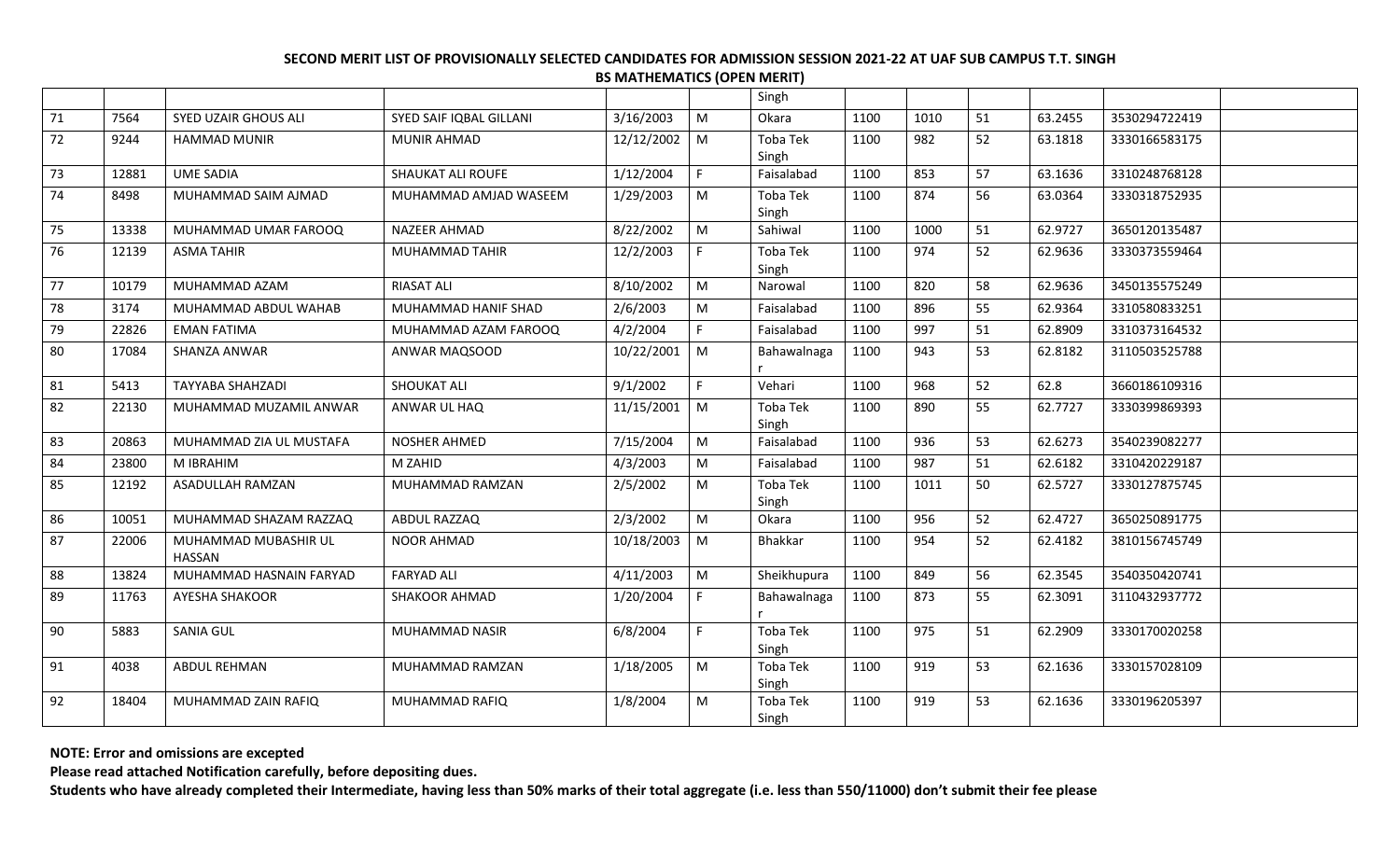| 93  | 17504 | KHADIJA AZHAR             | MUHAMMAD AZHAR          | 11/26/2002 F   |                | Toba Tek<br>Singh | 1100 | 918  | 53 | 62.1364 | 3330332520230 |  |
|-----|-------|---------------------------|-------------------------|----------------|----------------|-------------------|------|------|----|---------|---------------|--|
| 94  | 18321 | <b>USMAN AHMAD</b>        | <b>ZAFAR ALI</b>        | 5/16/2001      | M              | Hafiz Abad        | 1100 | 941  | 52 | 62.0636 | 3430180406013 |  |
| 95  | 22895 | <b>AHMAD RYAN</b>         | MUHAMMAD SALEEM         | 7/15/2003      | M              | Jhang             | 1100 | 938  | 52 | 61.9818 | 3330336338569 |  |
| 96  | 11237 | MARIA                     | MUHAMMAD ASLAM          | 1/8/2002       | F.             | Toba Tek<br>Singh | 1100 | 979  | 50 | 61.7    | 3540484564184 |  |
| 97  | 16029 | MUHAMMAD HUMZA ALI        | MUHAMMAD NASEEM AKHTAR  | 11/1/2002      | M              | Sahiwal           | 1100 | 850  | 55 | 61.6818 | 3650188294497 |  |
| 98  | 10975 | <b>MAHAM ABID</b>         | ABID HUSSAIN            | 12/21/2002     | IF.            | Toba Tek<br>Singh | 1100 | 976  | 50 | 61.6182 | 3330320705920 |  |
| 99  | 8993  | AYESHA SADIA              | <b>ARIF HUSSAIN</b>     | 3/5/2003       | F.             | Toba Tek<br>Singh | 1100 | 897  | 53 | 61.5636 | 3330341578056 |  |
| 100 | 7135  | <b>KASHAF PARVEEN</b>     | MUHAMMAD AKRAM          | 7/1/2003       | F.             | Faisalabad        | 1100 | 870  | 54 | 61.5273 | 3330359470992 |  |
| 101 | 7775  | <b>ABU BAKAR</b>          | NADEEM ZAFAR            | 4/23/2004      | M              | Nankana<br>Sahib  | 1100 | 946  | 51 | 61.5    | 3550106827891 |  |
| 102 | 7468  | <b>MUJAHID ALI</b>        | <b>TARIQ NAEEM</b>      | 11/20/2003     | $\blacksquare$ | Nankana<br>Sahib  | 1100 | 940  | 51 | 61.3364 | 3550301613253 |  |
| 103 | 6809  | <b>ADEEL AFZAL</b>        | MUHAMMAD AFZAL          | 4/11/2004      | M              | Jhang             | 1100 | 1013 | 48 | 61.2273 | 3320286422255 |  |
| 104 | 5374  | <b>HAMZA MANZOOR</b>      | MANZOOR HUSAIN GUJJAR   | 5/1/2005       | M              | Narowal           | 1100 | 628  | 63 | 61.2273 | 3540505781141 |  |
| 105 | 9306  | MUHAMMAD MOAZ             | MUHAMMAD ASLAM          | 11/28/2001     | M              | Gujranwala        | 1100 | 805  | 56 | 61.1545 | 3410112651703 |  |
| 106 | 4032  | <b>FAHIM KHALID</b>       | KHALID                  | 1/2/2004       | M              | Layyah            | 1100 | 931  | 51 | 61.0909 | 3220324409665 |  |
| 107 | 18856 | MARRIAM SHAHID CHAUDHRY   | SHAHID PERVEZ           | 2/17/2003      | F              | Jhang             | 1100 | 982  | 49 | 61.0818 | 3330309661930 |  |
| 108 | 15409 | WAQAS AHMED               | <b>MANZOOR AHMED</b>    | 12/15/2001     | M              | Okara             | 1100 | 1004 | 48 | 60.9818 | 3530195308647 |  |
| 109 | 25737 | <b>RIDA NOOR</b>          | MUHAMMAD SAEED NASIR    | 5/9/2003       | F.             | Faisalabad        | 1100 | 976  | 49 | 60.9182 | 3310260627092 |  |
| 110 | 20792 | MUZAMIL JAHANGIR          | MUHAMMAD JAHANGIR       | 2/10/2004      | ${\sf M}$      | Faisalabad        | 1100 | 822  | 55 | 60.9182 | 3320243354367 |  |
| 111 | 10104 | MUHAMMAD ABDULLAH SHEHZAD | MUHAMMAD SHEHZAD HAMEED | 1/8/2000       | M              | Sahiwal           | 1100 | 975  | 49 | 60.8909 | 3650231917345 |  |
| 112 | 6258  | SHAHBAZ ARSHAD            | MUHAMMAD ARSHAD         | 6/10/2002      | M              | Faisalabad        | 1100 | 820  | 55 | 60.8636 | 3310356880993 |  |
| 113 | 4075  | <b>MAHNOOR</b>            | <b>JAVED IQBAL</b>      | 10/5/2004      | F.             | Sheikhupura       | 1100 | 894  | 52 | 60.7818 | 3540443362382 |  |
| 114 | 23672 | AYESHA BIBI               | AIN-UL-HAQ              | 8/21/2003      | F              | Faisalabad        | 1100 | 943  | 50 | 60.7182 | 3330161590548 |  |
| 115 | 9941  | MUQADDAS JAMEEL           | MUHAMMAD JAMEEL         | 2/1/2003       | F.             | Chiniot           | 1100 | 943  | 50 | 60.7182 | 3340107061932 |  |
| 116 | 21253 | <b>URWA YASEEN</b>        | MUHAMMAD YASEEN         | 11/13/2002     | F              | Faisalabad        | 1100 | 864  | 53 | 60.6636 | 3310240724080 |  |
| 117 | 19202 | SADIA NASEEM              | MUHAMMAD ABID SAEED     | 2/13/2003      | F.             | Faisalabad        | 1100 | 940  | 50 | 60.6364 | 3310504625778 |  |
| 118 | 21170 | AMEER HAMZA YOUSAF        | MUHAMMAD YOUSAF         | $12/28/2003$ M |                | Sheikhupura       | 1100 | 759  | 57 | 60.6    | 3540493837723 |  |

**NOTE: Error and omissions are excepted**

**Please read attached Notification carefully, before depositing dues.**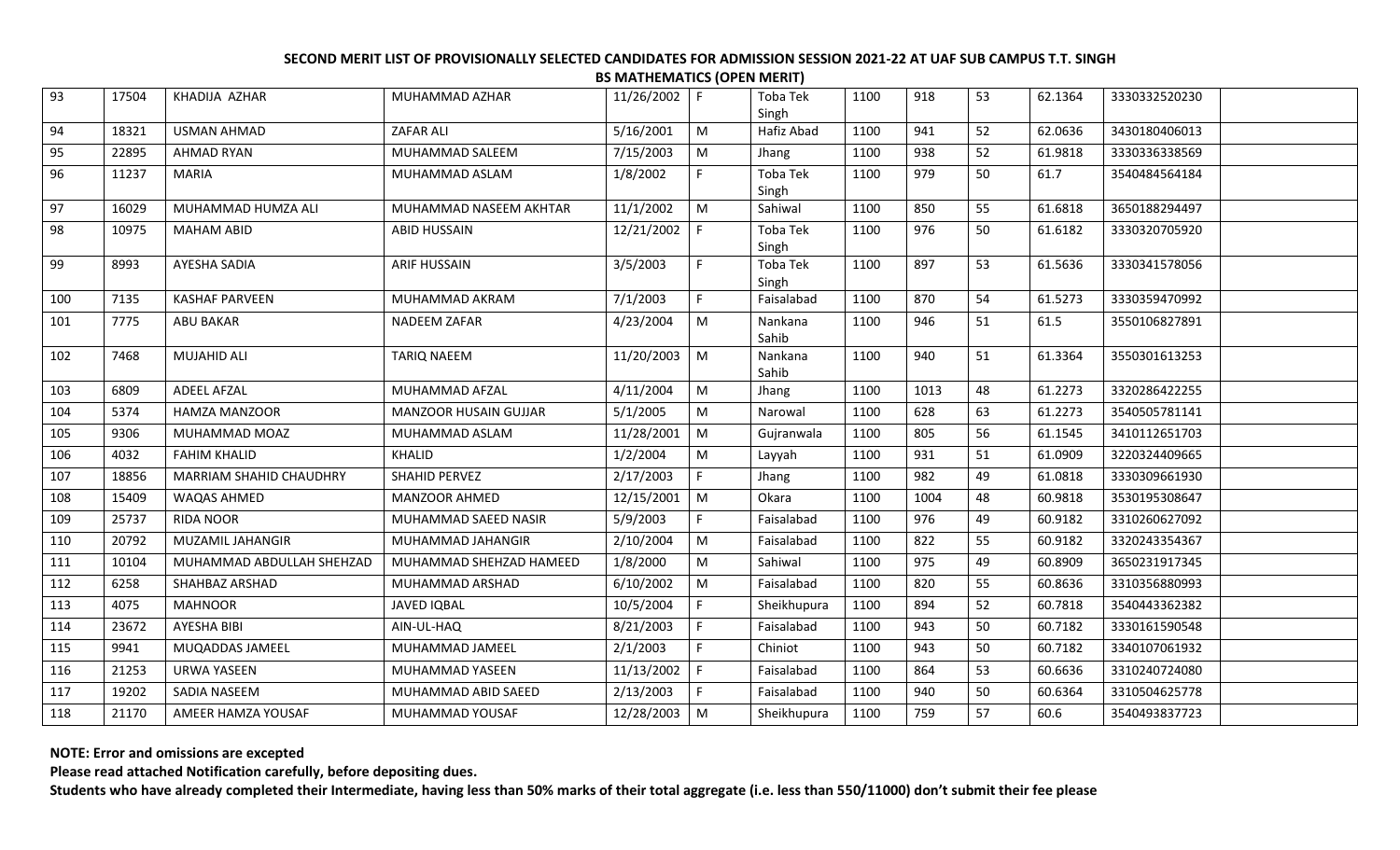| 119 | 13435 | <b>JAWAD ALI</b>            | <b>MUBARAK ALI</b>      | 6/26/2003  | M            | Sahiwal                  | 1100 | 861  | 53 | 60.5818 | 3650121605005 |  |
|-----|-------|-----------------------------|-------------------------|------------|--------------|--------------------------|------|------|----|---------|---------------|--|
| 120 | 5606  | <b>MUSKAN FATIMA</b>        | JAVED IQBAL ANJUM       | 6/2/2003   | F            | Bahawalnaga              | 1100 | 962  | 49 | 60.5364 | 3110281744486 |  |
| 121 | 5461  | MUHAMMAD MOAZ HUSSAIN       | MUHAMMAD SAJID HUSSAIN  | 12/29/2003 | M            | Faisalabad               | 1100 | 807  | 55 | 60.5091 | 3310307288637 |  |
| 122 | 8626  | <b>HAMMAD ALI</b>           | <b>TAHIR</b>            | 2/12/2003  | M            | Toba Tek<br>Singh        | 1100 | 1012 | 47 | 60.5    | 3330359149501 |  |
| 123 | 25705 | <b>FIZZA TUR RAFFIA</b>     | MOHAMMAD SHAHID         | 3/14/2005  | F.           | Toba Tek<br>Singh        | 1100 | 984  | 48 | 60.4364 | 3330326079478 |  |
| 124 | 20338 | MUHAMMAD MANNAN TAHIR       | <b>TAHIR HUSSAIN</b>    | 6/5/2004   | M            | Faisalabad               | 1100 | 931  | 50 | 60.3909 | 3310016074987 |  |
| 125 | 7867  | <b>FAIQA AZIZ</b>           | <b>FAQEER MUHAMMAD</b>  | 7/15/2002  | F            | Rahim Yar<br>Khan        | 1100 | 1007 | 47 | 60.3636 | 3130485356936 |  |
| 126 | 9604  | CHASHMAN AMJAD              | M.AMJAD                 | 10/31/2002 | $\mathsf{F}$ | Faisalabad               | 1100 | 955  | 49 | 60.3455 | 3310206979272 |  |
| 127 | 10487 | SAFA AHMAD                  | MUHAMMAD AHMAD AHMAD    | 7/4/2003   | F.           | Faisalabad               | 1100 | 902  | 51 | 60.3    | 3310053378306 |  |
| 128 | 17535 | <b>INAM UR REHMAN</b>       | HAFIZ SAFDAR ALI        | 12/13/2001 | M            | Hafiz Abad               | 1100 | 926  | 50 | 60.2545 | 3430162829477 |  |
| 129 | 22384 | ZIA UR REHMAN               | MATEE ULLAH KHAN        | 1/19/2003  | M            | Toba Tek<br>Singh        | 1100 | 925  | 50 | 60.2273 | 3330184792869 |  |
| 130 | 19474 | SADIA BIBI                  | KHUSHI MUHAMMAD         | 12/30/2002 | l F          | Faisalabad               | 1100 | 818  | 54 | 60.1091 | 3310269546830 |  |
| 131 | 4264  | MUHAMMAD MOKARRAM<br>REHMAN | <b>REHMAN CHISHTI</b>   | 1/29/2004  | M            | <b>Toba Tek</b><br>Singh | 1100 | 944  | 49 | 60.0455 | 3330266932719 |  |
| 132 | 17500 | MUHAMMAD ABRAR              | <b>BARKAT ALI</b>       | 5/2/2000   | M            | Faisalabad               | 1100 | 941  | 49 | 59.9636 | 3310456148435 |  |
| 133 | 25886 | AREEBA FAIQ                 | RANA KHURRAM ISHAQ      | 11/15/2003 | $\mathsf{F}$ | Sahiwal                  | 1100 | 961  | 48 | 59.8091 | 3650260694634 |  |
| 134 | 8481  | MUHAMMAD TOUSEEF QAMAR      | MUHAMMAD QAMAR SAEED    | 2/24/2003  | ${\sf M}$    | Jhang                    | 1100 | 1012 | 46 | 59.8    | 3320304960709 |  |
| 135 | 8953  | NOOR UL SABAH               | SHAHID NAWAZ            | 9/1/2004   | F.           | Toba Tek<br>Singh        | 1100 | 880  | 51 | 59.7    | 3330227635078 |  |
| 136 | 5648  | HASSAN NAWAZ ALI            | CHOUDHURY ZULFIQAR ALI  | 2/23/2000  | M            | Nankana<br>Sahib         | 1100 | 955  | 48 | 59.6455 | 3550201763375 |  |
| 137 | 8972  | SHABAAN ALI ASHFAQ          | MUHAMMAD ASHFAQ         | 10/1/2002  | M            | Toba Tek<br>Singh        | 1100 | 824  | 53 | 59.5727 | 3330342481189 |  |
| 138 | 9295  | <b>TALHA TAJAMMAL</b>       | <b>TAJAMMAL SHAKOOR</b> | 12/2/2001  | M            | Toba Tek<br>Singh        | 1100 | 823  | 53 | 59.5455 | 3330364965581 |  |
| 139 | 23974 | MUHAMMAD USMAN FAREED       | <b>GHULAM FAREED</b>    | 5/12/2002  | M            | Sheikhupura              | 1100 | 769  | 55 | 59.4727 | 3540504568467 |  |
| 140 | 14501 | MUHAMMAD FIAZ               | MUHAMMAD ASHRAF         | 10/10/2002 | M            | Kasur                    | 1100 | 999  | 46 | 59.4455 | 3510205286155 |  |
| 141 | 17098 | <b>EMAN FATIMA</b>          | SHAHID IQBAL ANJUM      | 2/9/2003   | F.           | Faisalabad               | 1100 | 920  | 49 | 59.3909 | 3310137480148 |  |
| 142 | 10450 | MUSAFFA ASHFAQ              | MUHAMMAD ASHFAQ ZAHID   | 6/3/2004   | E            | Vehari                   | 1100 | 997  | 46 | 59.3909 | 3660187542978 |  |
|     |       |                             |                         |            |              |                          |      |      |    |         |               |  |

**NOTE: Error and omissions are excepted**

**Please read attached Notification carefully, before depositing dues.**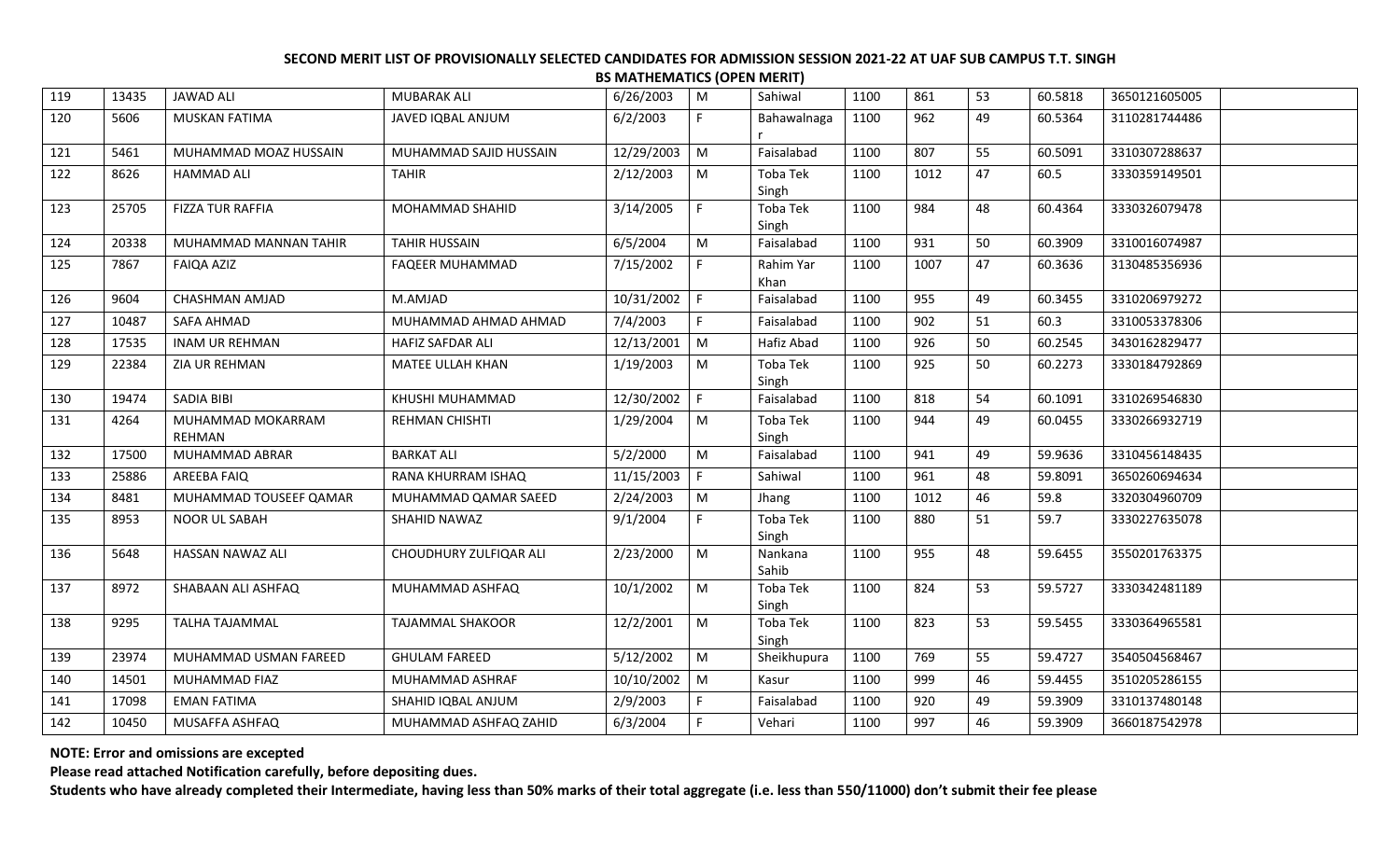| 143 | 15222 | MUHAMMAD HUZAIFA ARSHAD    | MUHAMMAD ARSHAD           | 2/2/2003   | M              | Faisalabad        | 1100 | 966  | 47 | 59.2455 | 3310686265105 |  |
|-----|-------|----------------------------|---------------------------|------------|----------------|-------------------|------|------|----|---------|---------------|--|
| 144 | 3870  | MUHAMMAD ABU BAKR          | <b>GHULAM YASIN</b>       | 9/6/2004   | M              | Toba Tek<br>Singh | 1100 | 735  | 56 | 59.2455 | 3330131170925 |  |
| 145 | 7275  | HAFIZ MUHAMMAD SAAD NAEEM  | <b>NAEEM AHMAD</b>        | 3/1/2004   | ${\sf M}$      | Hafiz Abad        | 1100 | 914  | 49 | 59.2273 | 3430182794103 |  |
| 146 | 3853  | <b>FATIMA ASIM</b>         | ABDUL REHMAN ASIM         | 6/28/2001  | F.             | Bahawalnaga       | 1100 | 1042 | 44 | 59.2182 | 3110291875578 |  |
| 147 | 21171 | SHAHZAIB                   | MUHAMMAD MUNIR            | 10/10/2002 | M              | Sheikhupura       | 1100 | 888  | 50 | 59.2182 | 3540418522701 |  |
| 148 | 2870  | <b>SALMAN FIRDOUS</b>      | <b>FIRDOUS ALI</b>        | 4/14/2005  | M              | Kasur             | 1100 | 939  | 48 | 59.2091 | 3510234323301 |  |
| 149 | 14139 | <b>IQRA MAJEED</b>         | <b>ABDUL MAJEED</b>       | 11/12/2003 | F              | Toba Tek<br>Singh | 1100 | 964  | 47 | 59.1909 | 3330393089242 |  |
| 150 | 21040 | MUHAMMAD QASIM             | MUHAMMAD RAMZAN           | 12/21/2001 | $\mid M$       | Toba Tek<br>Singh | 1100 | 886  | 50 | 59.1636 | 3330352493315 |  |
| 151 | 23895 | ZAIN UL ABIDEEN            | ABDUL GHAFOOR             | 9/26/2001  | M              | Jhang             | 1100 | 910  | 49 | 59.1182 | 3320404735957 |  |
| 152 | 7400  | <b>BISMA KANWAL</b>        | MUHAMMAD SHAFIQUE         | 7/8/2003   | F              | Toba Tek<br>Singh | 1100 | 960  | 47 | 59.0818 | 3330346716372 |  |
| 153 | 20879 | <b>AMEER HAMZA</b>         | AAS MAHMOOD               | 8/20/2000  | M              | Sheikhupura       | 1100 | 829  | 52 | 59.0091 | 3540191946251 |  |
| 154 | 2826  | <b>ALI HAIDER</b>          | MUHAMMAD AKHLAQ ABID      | 10/28/2003 | M              | Faisalabad        | 1100 | 955  | 47 | 58.9455 | 3310270775651 |  |
| 155 | 21316 | ABDUL REHMAN GHAFOOR       | <b>ABDUL GHAFOOR</b>      | 10/1/2001  | M              | Toba Tek<br>Singh | 1100 | 903  | 49 | 58.9273 | 3330327446325 |  |
| 156 | 22937 | MUHAMMAD TAYYAB BHATTI     | MUHAMMAD RASHID AHMAD     | 10/18/2002 | $\blacksquare$ | Kasur             | 1100 | 1027 | 44 | 58.8091 | 3510228094715 |  |
| 157 | 23992 | AMBREEN NAZEER             | MUHAMMAD NAZEER           | 12/29/2002 | l F            | Bahawlpur         | 1100 | 999  | 45 | 58.7455 | 3120374310168 |  |
| 158 | 12793 | MUHAMMAD USAMA BIN ATTIQUE | ATTIQUE UR REHMAN ATTIQUE | 9/11/2001  | M              | Faisalabad        | 1100 | 947  | 47 | 58.7273 | 3330226207259 |  |
| 159 | 11338 | <b>AHLAM FATIMA</b>        | MUHAMMAD ASIF             | 12/13/2001 | l F            | Jhang             | 1100 | 739  | 55 | 58.6545 | 3320319503524 |  |
| 160 | 18129 | <b>HAFSA</b>               | <b>INAYAT MUHAMMAD</b>    | 1/17/2004  | F              | Hafiz Abad        | 1100 | 839  | 51 | 58.5818 | 3430156132222 |  |
| 161 | 11491 | AMNA ZAHID                 | ZAHID MEHMOOD             | 3/24/2004  | F.             | Jhang             | 1100 | 813  | 52 | 58.5727 | 3320248906456 |  |
| 162 | 10584 | ZAIN UL ABIDEEN            | MUHAMMAD SAEED            | 11/7/2003  | M              | Toba Tek<br>Singh | 1100 | 813  | 52 | 58.5727 | 3330344821017 |  |
| 163 | 3842  | MOIZ SHAFQAT               | SAFQAT NAVEED SHAHID      | 1/10/2002  | M              | Toba Tek<br>Singh | 1100 | 836  | 51 | 58.5    | 3330306148365 |  |
| 164 | 10592 | MOHAMMAD WAQAS SATTAR      | <b>ABDUL SATTAR</b>       | 2/26/2002  | M              | Kasur             | 1100 | 912  | 48 | 58.4727 | 3640287088469 |  |
| 165 | 20486 | <b>NOOR FATIMA</b>         | SAEED AMJAD               | 11/6/2003  | F              | Nankana<br>Sahib  | 1100 | 885  | 49 | 58.4364 | 3540315586364 |  |
| 166 | 22933 | <b>TANZEEL GHAFFAR</b>     | <b>ABDUL GHAFFAR</b>      | 6/24/2003  | M              | Vehari            | 1100 | 936  | 47 | 58.4273 | 3660191097797 |  |
| 167 | 9368  | <b>FATIMAH SUNDAS</b>      | SAJID MAHMOOD             | 2/5/2002   | $\mathsf{F}$   | Toba Tek          | 1100 | 831  | 51 | 58.3636 | 3330160668240 |  |

**NOTE: Error and omissions are excepted**

**Please read attached Notification carefully, before depositing dues.**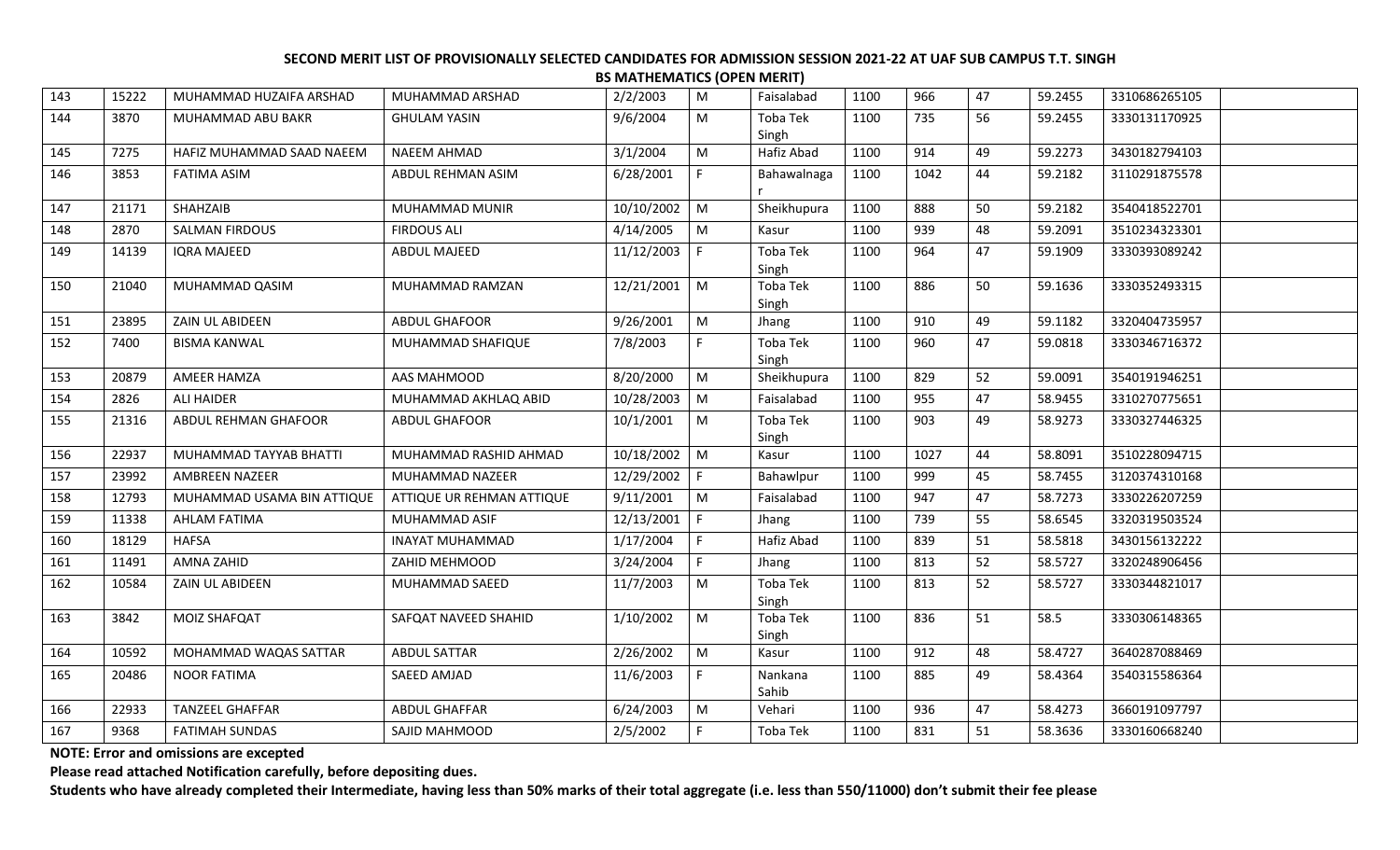|     |       |                       |                       |            |              | Singh             |      |     |    |         |               |  |
|-----|-------|-----------------------|-----------------------|------------|--------------|-------------------|------|-----|----|---------|---------------|--|
| 168 | 17041 | MIAN MUHAMMAD AMMAR   | MIAN MUHAMMAD AKBAR   | 1/27/2005  | M            | Lahore            | 1100 | 801 | 52 | 58.2455 | 3520176339929 |  |
| 169 | 7285  | <b>ALI USMAN</b>      | PEER BAKHASH          | 5/3/2004   | M            | Okara             | 1100 | 954 | 46 | 58.2182 | 3530304852435 |  |
| 170 | 17246 | RABIA AKRAM           | M.AKRAM               | 4/2/2003   | ${\sf M}$    | Bahawalnaga       | 1100 | 951 | 46 | 58.1364 | 3110126484140 |  |
|     |       |                       |                       |            |              |                   |      |     |    |         |               |  |
| 171 | 5585  | MUHAMMAD SAAD IKRAM   | MUHAMMAD IKRAM        | 4/12/2002  | M            | Pakpattan         | 1100 | 925 | 47 | 58.1273 | 3640225385997 |  |
| 172 | 20351 | <b>IORA ZAHOOR</b>    | ZAHOOR AHMAD          | 12/19/2003 | -F           | Toba Tek          | 1100 | 975 | 45 | 58.0909 | 3330350769016 |  |
|     |       |                       |                       |            |              | Singh             |      |     |    |         |               |  |
| 173 | 23760 | <b>ZOHA ABBAS</b>     | <b>GHULAM ABBAS</b>   | 3/6/2003   | E            | Gujranwala        | 1100 | 898 | 48 | 58.0909 | 3410338108218 |  |
| 174 | 3254  | <b>AQSA PARVEEN</b>   | MUHAMMAD SARWAR       | 8/7/2002   | $\mathsf{F}$ | Toba Tek<br>Singh | 1100 | 846 | 50 | 58.0727 | 3330361273608 |  |
| 175 | 9229  | MUHAMMAD SAIM         | MUHAMMAD SALEEM       | 7/4/2003   | M            | Toba Tek          | 1100 | 791 | 52 | 57.9727 | 3330403511283 |  |
|     |       |                       |                       |            |              | Singh             |      |     |    |         |               |  |
| 176 | 17622 | <b>ALI HAIDER</b>     | MUHAMMAD ARSHAD       | 1/16/2004  | M            | Okara             | 1100 | 840 | 50 | 57.9091 | 3530192654729 |  |
| 177 | 14448 | RAJA BILAL MURTAZA    | <b>GHULAM MURTAZA</b> | 11/5/2001  | M            | Kasur             | 1100 | 762 | 53 | 57.8818 | 3510249801117 |  |
| 178 | 25510 | AHSAN MEHMOOD KHAN    | ARIF MEHMOOD          | 7/3/2001   | ${\sf M}$    | Faisalabad        | 1100 | 940 | 46 | 57.8364 | 3330246140215 |  |
| 179 | 16357 | MUHAMMAD FARHAN       | MUHAMMAD ABID         | 6/8/2000   | M            | Toba Tek          | 1100 | 893 | 47 | 57.8    | 3330346510607 |  |
|     |       |                       |                       |            |              | Singh             |      |     |    |         |               |  |
| 180 | 5391  | AMNA JAVED            | MUHAMMAD JAVED        | 1/28/2004  | $\mathsf{F}$ | Toba Tek<br>Singh | 1100 | 911 | 47 | 57.7455 | 3330240113814 |  |
| 181 | 11575 | <b>AIMEN SHOUKAT</b>  | <b>SHOUKAT ALI</b>    | 2/2/2004   | F            | Toba Tek          | 1100 | 961 | 45 | 57.7091 | 3330216072216 |  |
|     |       |                       |                       |            |              | Singh             |      |     |    |         |               |  |
| 182 | 3494  | <b>BUSHRA PARVEEN</b> | PEER BAKSH            | 12/15/2003 | l F          | Toba Tek          | 1100 | 960 | 45 | 57.6818 | 3330281479108 |  |
|     |       |                       |                       |            |              | Singh             |      |     |    |         |               |  |
| 183 | 23840 | <b>UMME HABIBA</b>    | SHABBIR AHMAD         | 11/6/2002  | F.           | Bahawlpur         | 1100 | 857 | 49 | 57.6727 | 3120557813148 |  |
| 184 | 12537 | <b>FAIZA SHAFIQUE</b> | MUHAMMAD SHAFIQUE     | 6/28/2002  | $\mathsf{F}$ | Vehari            | 1100 | 933 | 46 | 57.6455 | 3660111146304 |  |
| 185 | 18928 | <b>ALI HAIDER</b>     | MUHAMMAD ASLAM        | 11/13/2002 | M            | Lahore            | 1100 | 830 | 50 | 57.6364 | 3450112826168 |  |
| 186 | 12386 | MUHAMMAD NOUMAN NAZAR | <b>NAZAR HUSSAIN</b>  | 12/14/2003 | M            | Sargodha          | 1100 | 904 | 47 | 57.5545 | 3840532667411 |  |
| 187 | 4850  | IQRA NAZIR            | NAZIR AHMED           | 11/15/2000 | l F          | Lahore            | 1100 | 801 | 51 | 57.5455 | 3330153405842 |  |
| 188 | 11838 | AYESHA ASLAM          | MUHAMMAD ASLAM        | 7/22/2002  | E            | Jhang             | 1100 | 903 | 47 | 57.5273 | 3320342030423 |  |
| 189 | 16152 | <b>ZAINAB RIAZ</b>    | RIAZ AHMAD            | 5/12/2003  | E            | Faisalabad        | 1100 | 876 | 48 | 57.4909 | 3310271703034 |  |
| 190 | 11700 | <b>AIMAN NOUSHER</b>  | <b>NOUSHER ANJUM</b>  | 10/19/2003 | F.           | Hafiz Abad        | 1100 | 875 | 48 | 57.4636 | 3340305784514 |  |
| 191 | 9182  | <b>FAISAL AMIN</b>    | MUHAMMAD AMIN         | 7/12/2003  | M            | Kasur             | 1100 | 849 | 49 | 57.4545 | 3510234965473 |  |
|     |       |                       |                       |            |              |                   |      |     |    |         |               |  |

**NOTE: Error and omissions are excepted**

**Please read attached Notification carefully, before depositing dues.**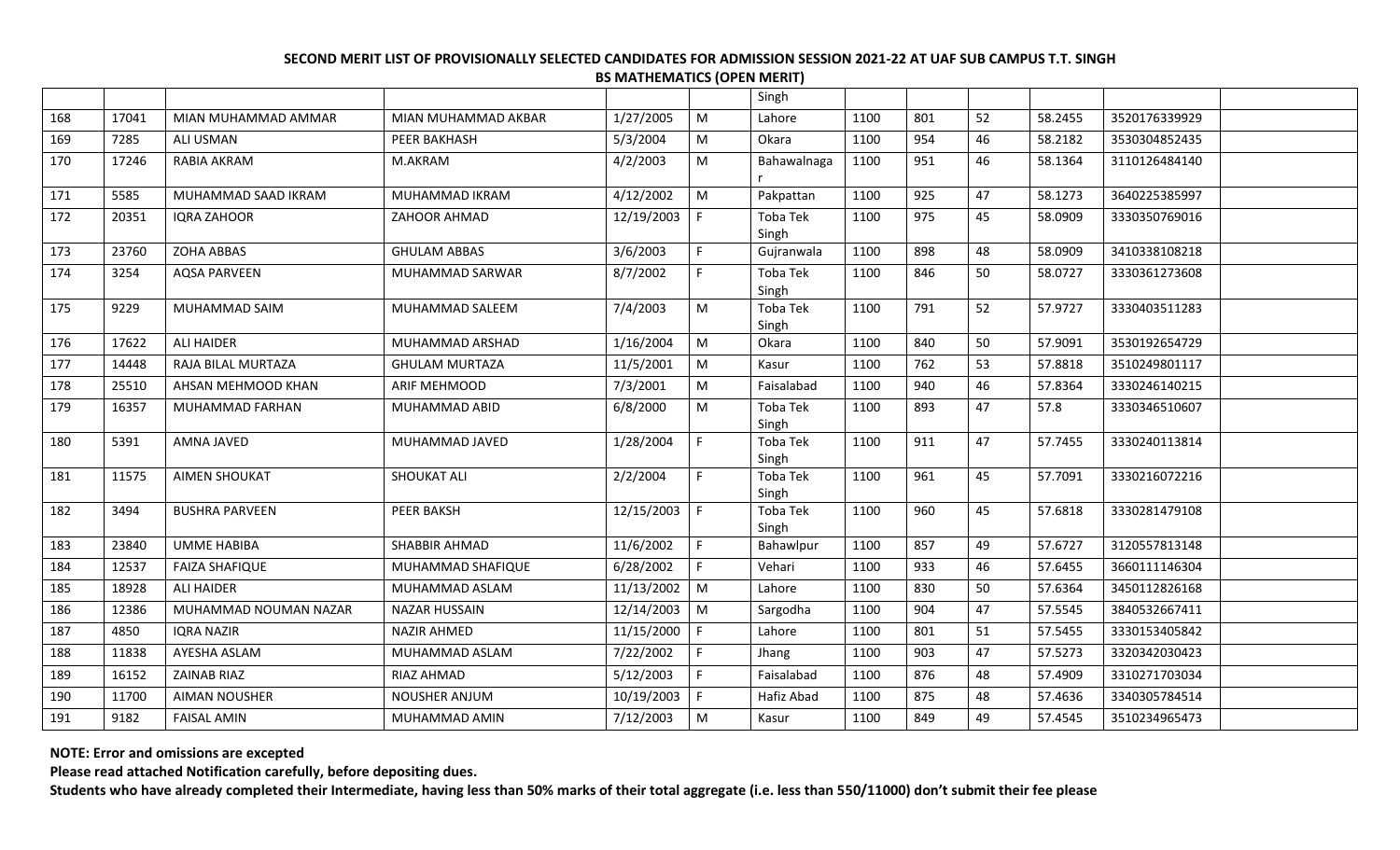|     |       |                         |                          |            |              | . 1        |      |      |    |         |               |
|-----|-------|-------------------------|--------------------------|------------|--------------|------------|------|------|----|---------|---------------|
| 192 | 19572 | <b>AWAIS UMER</b>       | <b>JAN MUHAMMAD</b>      | 2/6/2003   | M            | Jhang      | 1100 | 900  | 47 | 57.4455 | 3320394184043 |
| 193 | 17024 | <b>HAMZA HABIB KHAN</b> | MUHAMMAD HABIB           | 10/31/2004 | M            | Lahore     | 1100 | 848  | 49 | 57.4273 | 3520290616629 |
| 194 | 3512  | GHULAM MUHAI UD DIN     | MUHAMMAD AKRAM           | 8/1/2002   | ${\sf M}$    | Vehari     | 1100 | 973  | 44 | 57.3364 | 3660140484421 |
| 195 | 12955 | MUHAMMAD AHSAN RAMZAN   | MUHAMMAD RAMZAN          | 7/17/2001  | M            | Toba Tek   | 1100 | 850  | 48 | 57.3273 | 3330199258545 |
|     |       |                         |                          |            |              | Singh      |      |      |    |         |               |
| 196 | 18728 | <b>TALHA HABIB</b>      | HABIB-UR-REHMAN          | 9/22/2002  | M            | Pakpattan  | 1100 | 947  | 45 | 57.3273 | 3640120845921 |
| 197 | 21133 | DANYAL IJAZ             | MUHAMMAD IJAZ            | 12/25/2002 | M            | Okara      | 1100 | 818  | 50 | 57.3091 | 3530199598165 |
| 198 | 15794 | SHAHZAIB ALI TAHIR      | <b>TAHIR JAVED</b>       | 7/20/2002  | M            | Sahiwal    | 1100 | 997  | 43 | 57.2909 | 4210125728365 |
| 199 | 8414  | <b>USMAN JALIL</b>      | <b>JALIL AHMAD</b>       | 10/16/2002 | M            | Okara      | 1100 | 996  | 43 | 57.2636 | 3530167078471 |
| 200 | 10901 | MUHAMMAD USMAN          | <b>GHULAM MUSTAFA</b>    | 3/3/2003   | M            | Toba Tek   | 1100 | 893  | 47 | 57.2545 | 3330104037667 |
|     |       |                         |                          |            |              | Singh      |      |      |    |         |               |
| 201 | 8238  | ALI HUSNAIN             | KHURSHID AHMAD           | 6/25/2005  | ${\sf M}$    | Rajanpur   | 1100 | 994  | 43 | 57.2091 | 3240382259315 |
| 202 | 12553 | AYESHA AZIZ             | ABDUL AZIZ AKHTER        | 1/22/2004  | F.           | Faisalabad | 1100 | 864  | 48 | 57.1636 | 3310249039512 |
| 203 | 8994  | HAFIZ MUHAMMAD USMAN    | ZAFAR ULLAH KHAN         | 1/17/2002  | M            | Hafiz Abad | 1100 | 965  | 44 | 57.1182 | 3430104372465 |
| 204 | 19180 | MISBAH SEHAR            | RAZA MUHAMMAD            | 12/27/2002 | $\mathsf{F}$ | Toba Tek   | 1100 | 912  | 46 | 57.0727 | 3330334362624 |
|     |       |                         |                          |            |              | Singh      |      |      |    |         |               |
| 205 | 14013 | <b>TAYYBA HABIB</b>     | <b>HABIB UR REHMAN</b>   | 4/18/2003  | F.           | Toba Tek   | 1100 | 957  | 44 | 56.9    | 3330305634282 |
|     |       |                         |                          |            |              | Singh      |      |      |    |         |               |
| 206 | 8721  | <b>FATIMA TARIQ</b>     | MUHAMMAD TARIQ           | 10/27/2003 | $\mathsf{F}$ | Faisalabad | 1100 | 905  | 46 | 56.8818 | 3830236733560 |
| 207 | 9262  | <b>EISHA AKBAR</b>      | AKBAR ALI                | 1/1/2004   | F.           | Faisalabad | 1100 | 955  | 44 | 56.8455 | 3310522910944 |
| 208 | 17856 | <b>DANISH MASIH</b>     | <b>JOSEPH MASIH</b>      | 2/18/2001  | M            | Faisalabad | 1100 | 826  | 49 | 56.8273 | 3310171151639 |
| 209 | 13172 | ADIL YOUSAF             | MUHAMMAD YOUSAF          | 3/23/2004  | M            | Faisalabad | 1100 | 851  | 48 | 56.8091 | 3310002159383 |
| 210 | 15397 | <b>USAMA YOUSAF</b>     | MUHAMMAD YOUSAF          | 7/6/2004   | M            | Narowal    | 1100 | 825  | 49 | 56.8    | 3450205131819 |
| 211 | 24022 | <b>FARAH LATIF</b>      | MUHAMMAD LATIF           | 11/15/2001 | F            | Faisalabad | 1100 | 824  | 49 | 56.7727 | 3310424243024 |
| 212 | 21989 | SAMRA                   | <b>ZULFQAR ALI</b>       | 5/28/2004  | F.           | Toba Tek   | 1100 | 926  | 45 | 56.7545 | 3330380925236 |
|     |       |                         |                          |            |              | Singh      |      |      |    |         |               |
| 213 | 19014 | MUHAMMAD ADIL           | ANEES AHMAD              | 4/16/2004  | M            | Faisalabad | 1100 | 951  | 44 | 56.7364 | 3310571537999 |
| 214 | 4317  | <b>ASAD UR REHMAN</b>   | MUHAMMAD AFZAL           | 4/10/2002  | M            | Toba Tek   | 1100 | 950  | 44 | 56.7091 | 3330277874325 |
|     |       |                         |                          |            |              | Singh      |      |      |    |         |               |
| 215 | 10711 | <b>AKHTAR ALI</b>       | EID ALI                  | 6/5/2002   | M            | Kasur      | 1100 | 1000 | 42 | 56.6727 | 3510404234285 |
| 216 | 13653 | MUNEEB UR REHMAN        | MUUHAMMAD ATTA UR REHMAN | 9/18/2003  | M            | Toba Tek   | 1100 | 897  | 46 | 56.6636 | 3330102020559 |
|     |       |                         |                          |            |              | Singh      |      |      |    |         |               |
| 217 | 18019 | <b>UMAIR ALI</b>        | MUHAMMAD YOUNAS          | 10/9/2000  | M            | Lahore     | 1100 | 640  | 56 | 56.6545 | 3520127362671 |

**NOTE: Error and omissions are excepted**

**Please read attached Notification carefully, before depositing dues.**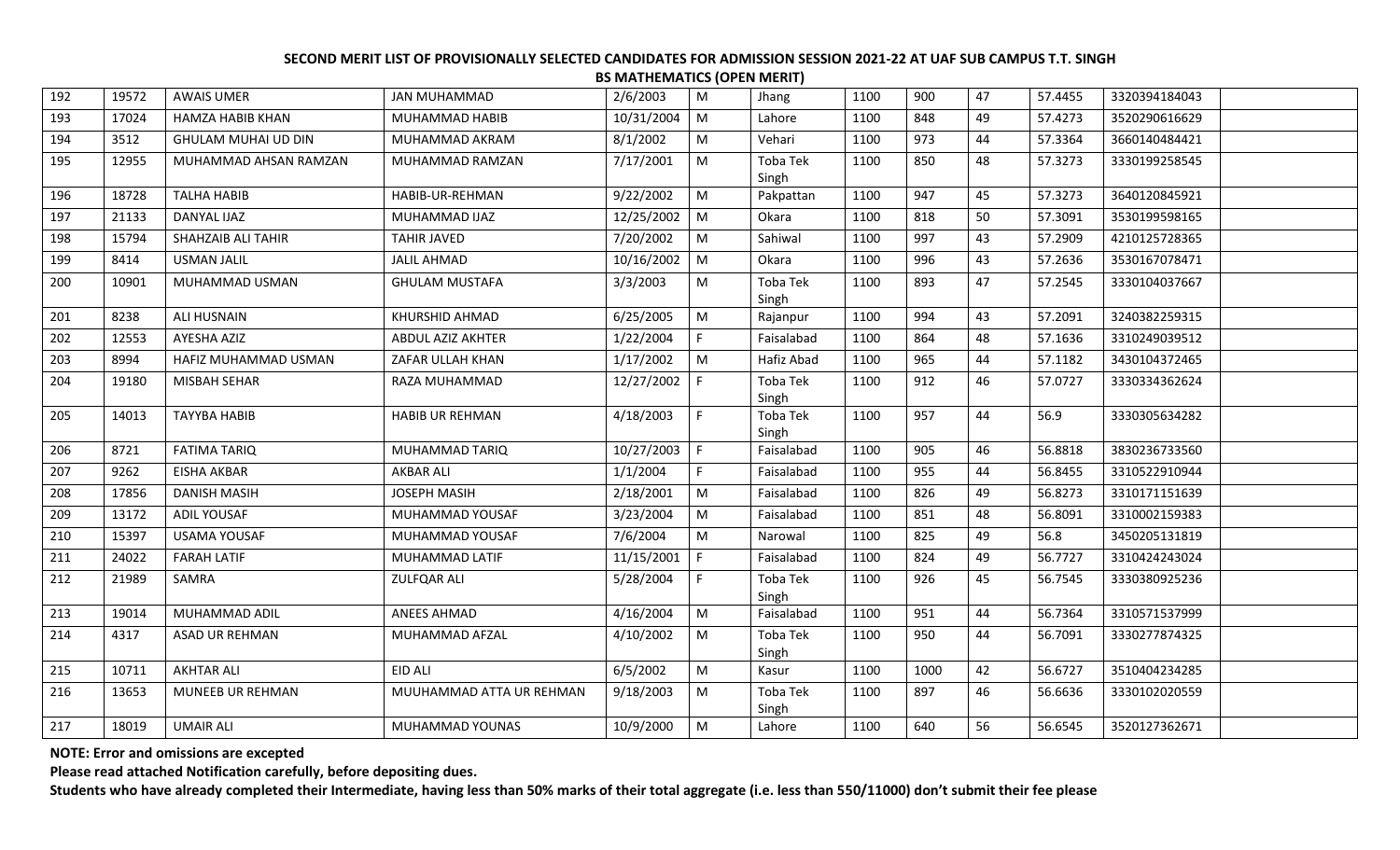| 218 | 10480 | <b>SANA AMEEN</b>       | MUHAMMAD AMEEN        | 3/17/2004        | F.                                                                                                         | Toba Tek<br>Singh        | 1100 | 793  | 50 | 56.6273 | 3330391172984 |  |
|-----|-------|-------------------------|-----------------------|------------------|------------------------------------------------------------------------------------------------------------|--------------------------|------|------|----|---------|---------------|--|
| 219 | 17555 | MUHMOOD MUHAMMAD UMAR   | MUHMOOD SHOUKET       | 10/20/2002       | M                                                                                                          | Khanewal                 | 1100 | 895  | 46 | 56.6091 | 9100563004789 |  |
| 220 | 8699  | <b>MARYAM FATIMA</b>    | ZAKIR MUHAMMAD        | 8/20/2004        | F.                                                                                                         | Bahawalnaga              | 1100 | 1022 | 41 | 56.5727 | 3110528006992 |  |
| 221 | 9709  | MUHAMMAD IBRAHEEM       | <b>IFTIKHAR AHMAD</b> | 1/2/2003         | M                                                                                                          | <b>Toba Tek</b><br>Singh | 1100 | 841  | 48 | 56.5364 | 3330113414633 |  |
| 222 | 15033 | MAQSOOD ABBAS           | MUHAMMAD ILYAS        | 7/28/2000        | ${\sf M}$                                                                                                  | Toba Tek<br>Singh        | 1100 | 943  | 44 | 56.5182 | 3330306337119 |  |
| 223 | 13237 | <b>TALHA ZAHEER</b>     | ZAHEER HAIDER         | 1/13/2001        | ${\sf M}$                                                                                                  | Narowal                  | 1100 | 789  | 50 | 56.5182 | 3450147840715 |  |
| 224 | 9394  | MUHAMMAD UMAIR          | <b>TALIB HUSSAIN</b>  | 1/4/2003         | M                                                                                                          | Muzafar Garh             | 1100 | 965  | 43 | 56.4182 | 3230251329041 |  |
| 225 | 9472  | MUHAMMAD ANEES          | <b>GHULAM MURTAZA</b> | 1/2/2004         | M                                                                                                          | Faisalabad               | 1100 | 861  | 47 | 56.3818 | 3310512730651 |  |
| 226 | 13464 | MUHAMMAD WASAM ASIF     | ASIF SALEEM           | 5/6/2004         | M                                                                                                          | Jhang                    | 1100 | 912  | 45 | 56.3727 | 3320404143873 |  |
| 227 | 12466 | AQSA SAFDAR             | MUHAMMAD SAFDAR IQBAL | 7/23/2003        | F                                                                                                          | Jhang                    | 1100 | 886  | 46 | 56.3636 | 3320307145764 |  |
| 228 | 3820  | <b>MUHAMMAD UMER</b>    | <b>ZULFIQAR ALI</b>   | $11/11/2002$ M   |                                                                                                            | Toba Tek<br>Singh        | 1100 | 937  | 44 | 56.3545 | 3330174329135 |  |
| 229 | 13275 | <b>IRFAN ALI</b>        | <b>WARIS ALI</b>      | 10/15/2002 M     |                                                                                                            | Faisalabad               | 1100 | 885  | 46 | 56.3364 | 3310502102905 |  |
| 230 | 11916 | <b>FATIMA IFTIKHAR</b>  | <b>IFTIKHAR AHMAD</b> | 12/30/2002   F   |                                                                                                            | Toba Tek<br>Singh        | 1100 | 859  | 47 | 56.3273 | 3130372842358 |  |
| 231 | 24275 | MUHAMMAD TAYYAB HUSSAIN | MUHAMMAD HUSSAIN ABID | 1/3/2005         | M                                                                                                          | Bahawalnaga              | 1100 | 806  | 49 | 56.2818 | 3110174145491 |  |
| 232 | 26595 | MUHAMMAD MOIN           | <b>IMDAD ALI</b>      | 7/25/2003        | M                                                                                                          | Faisalabad               | 1100 | 881  | 46 | 56.2273 | 3310082329389 |  |
| 233 | 16613 | <b>ASAD ALI</b>         | MUHAMMAD AFZAL        | 5/26/2003        | M                                                                                                          | Bahawalnaga              | 1100 | 828  | 48 | 56.1818 | 3110473421943 |  |
| 234 | 12255 | <b>RUBAB RASHEED</b>    | ABDUL RASHEED         | $11/14/2002$   F |                                                                                                            | Faisalabad               | 1100 | 877  | 46 | 56.1182 | 3310273547460 |  |
| 235 | 12194 | MINAHIL JAVED           | QAMAR JAVED           | 9/14/2002        | F                                                                                                          | Toba Tek<br>Singh        | 1100 | 851  | 47 | 56.1091 | 3330132011336 |  |
| 236 | 18380 | MUHAMMAD USMAN ALI      | MUHAMMAD PARVAIZ      | 7/12/2001        | M                                                                                                          | Toba Tek<br>Singh        | 1100 | 928  | 44 | 56.1091 | 3330218290859 |  |
| 237 | 7313  | MUHMMAD NOMAN SHABBIR   | SHABBIR AHMAD         | 10/28/2001       | $\blacksquare$                                                                                             | Sheikhupura              | 1100 | 851  | 47 | 56.1091 | 3540303716519 |  |
| 238 | 11033 | ZULQARNAIN              | MUHAMMAD HASHIM       | 8/6/2002         | $\mathsf{M}% _{T}=\mathsf{M}_{T}\!\left( a,b\right) ,\ \mathsf{M}_{T}=\mathsf{M}_{T}\!\left( a,b\right) ,$ | Khanewal                 | 1100 | 900  | 45 | 56.0455 | 3610255218627 |  |
| 239 | 22282 | MUHAMMAD TANVEER ALAM   | <b>SARANG ALI</b>     | 8/16/2001        | M                                                                                                          | Toba Tek<br>Singh        | 1100 | 874  | 46 | 56.0364 | 3330276716841 |  |
| 240 | 14913 | ZUHA MARIAM             | ZAHOOR AHMAD          | 6/4/2004         | F                                                                                                          | Faisalabad               | 1100 | 925  | 44 | 56.0273 | 3310025780362 |  |
|     |       |                         |                       |                  |                                                                                                            |                          |      |      |    |         |               |  |

**NOTE: Error and omissions are excepted**

**Please read attached Notification carefully, before depositing dues.**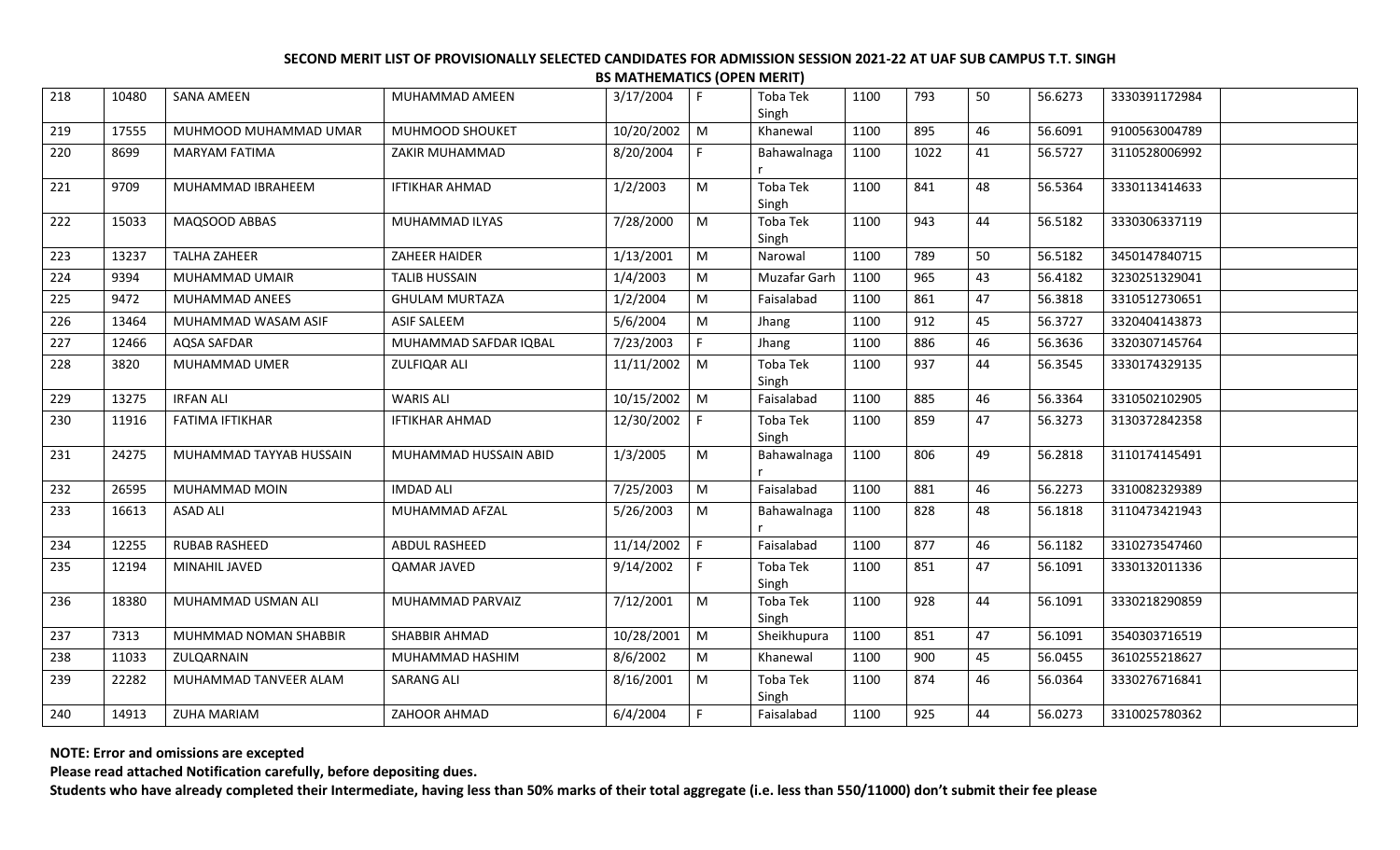| 241 | 6791  | <b>HINA BASHIR</b>    | <b>BASHIR AHMAD</b>      | 9/10/2002    | F            | Toba Tek<br>Singh | 1100 | 796 | 49 | 56.0091 | 3330240788964 |  |
|-----|-------|-----------------------|--------------------------|--------------|--------------|-------------------|------|-----|----|---------|---------------|--|
| 242 | 22228 | MUHAMMAD RAMZAN       | <b>GHULAM MUSTAFA</b>    | 7/7/2002     | M            | Bahawalnaga       | 1100 | 821 | 48 | 55.9909 | 3110565391869 |  |
| 243 | 2874  | <b>AIMEN SHAHZAD</b>  | SHAHZAD NAZEER           | 2/6/2003     | $\mathsf F$  | Toba Tek<br>Singh | 1100 | 973 | 42 | 55.9364 | 3330396468128 |  |
| 244 | 23087 | MUAZAM ALI            | <b>BARKAT ALI</b>        | 4/1/2003     | M            | Okara             | 1100 | 973 | 42 | 55.9364 | 3530216139889 |  |
| 245 | 24210 | MUHAMMAD ASAD GHAFOOR | <b>ABDUL GHAFOOR</b>     | 10/8/2003    | M            | Nankana<br>Sahib  | 1100 | 867 | 46 | 55.8455 | 3550104818581 |  |
| 246 | 15982 | UMAR FAROOQ SALEEM    | ABDUL SATTAR KHAN SALEEM | 9/8/1999     | ${\sf M}$    | Toba Tek<br>Singh | 1100 | 841 | 47 | 55.8364 | 3330228551573 |  |
| 247 | 21469 | <b>NADIR SHABAN</b>   | <b>MUNIR AHMAD</b>       | 9/30/2001    | M            | Okara             | 1100 | 866 | 46 | 55.8182 | 3530177375553 |  |
| 248 | 16135 | AHTASHAM ALI          | ASHIQ ALI                | 12/27/2002   | M            | Khanewal          | 1100 | 917 | 44 | 55.8091 | 3610354839793 |  |
| 249 | 9638  | SHEHRAM WALI          | WALI AHMAD               | 3/8/2003     | M            | Nankana<br>Sahib  | 1100 | 607 | 56 | 55.7545 | 3550302055711 |  |
| 250 | 12230 | <b>BAQIR ALI SHAH</b> | SYYAD AMJAD ALI SHAH     | 9/3/2002     | M            | Jhang             | 1100 | 889 | 45 | 55.7455 | 3520280696375 |  |
| 251 | 9039  | <b>FIZZA EMAN</b>     | MUHAMMAD MUSHTAQ         | 4/15/2003    | F.           | Toba Tek<br>Singh | 1100 | 863 | 46 | 55.7364 | 3330335217170 |  |
| 252 | 24621 | MUHAMMAD UKASHA       | MUHAMMAD AZAM            | 4/2/2005     | ${\sf M}$    | Khanewal          | 1100 | 836 | 47 | 55.7    | 3740547229381 |  |
| 253 | 21638 | ABDULLAH              | <b>ABDUL BASIT</b>       | 8/5/2003     | M            | Kasur             | 1100 | 707 | 52 | 55.6818 | 3510257505413 |  |
| 254 | 9465  | <b>AMIR ALI</b>       | <b>SABER ALI</b>         | 7/19/2003    | ${\sf M}$    | Khanewal          | 1100 | 834 | 47 | 55.6455 | 3610491344857 |  |
| 255 | 4280  | HAFIZ UBAID ATIQ      | MUHAMMAD ATIQ            | 2/29/2000    | M            | Toba Tek<br>Singh | 1100 | 936 | 43 | 55.6273 | 3330377541137 |  |
| 256 | 14209 | <b>FATIMA NOREEN</b>  | <b>GHULAM MURTAZA</b>    | 3/1/2003     | F            | Nankana<br>Sahib  | 1100 | 884 | 45 | 55.6091 | 3310158520034 |  |
| 257 | 17045 | <b>BUSHRA SALEEM</b>  | MUHAMMAD SALEEM SULEMAN  | 11/25/2003   | F            | Toba Tek<br>Singh | 1100 | 883 | 45 | 55.5818 | 3330310199484 |  |
| 258 | 9239  | <b>ANAM SHAHNAZ</b>   | MUHAMMAD IQBAL           | 3/2/2002     | E            | Toba Tek<br>Singh | 1100 | 803 | 48 | 55.5    | 3330307968732 |  |
| 259 | 18699 | RIDA ANAM             | SHAHBAZ AHMAD TARAR      | 10/14/2003 F |              | Sheikhupura       | 1100 | 803 | 48 | 55.5    | 3540326167452 |  |
| 260 | 6108  | SAIQA TAHIR           | <b>TAHIR AKBAR</b>       | 12/31/2003   | $\mathsf{F}$ | Faisalabad        | 1100 | 931 | 43 | 55.4909 | 3310249546212 |  |
| 261 | 18878 | MUHAMMAD FAHAD        | MUHAMMAD SHAHZAD         | 12/11/2003   | $\mid M$     | Faisalabad        | 1100 | 905 | 44 | 55.4818 | 3310282700431 |  |
| 262 | 16321 | SAIRA MAQBOOL         | MAQBOOL AHMAD            | 1/21/2002    | $\mathsf{F}$ | Gujranwala        | 1100 | 852 | 46 | 55.4364 | 3410382425810 |  |
| 263 | 7989  | MUHAMMAD USMAN        | <b>GHULAM SARWAR</b>     | 10/28/2002 M |              | Khanewal          | 1100 | 903 | 44 | 55.4273 | 3610382868877 |  |
|     |       |                       |                          |              |              |                   |      |     |    |         |               |  |

**NOTE: Error and omissions are excepted**

**Please read attached Notification carefully, before depositing dues.**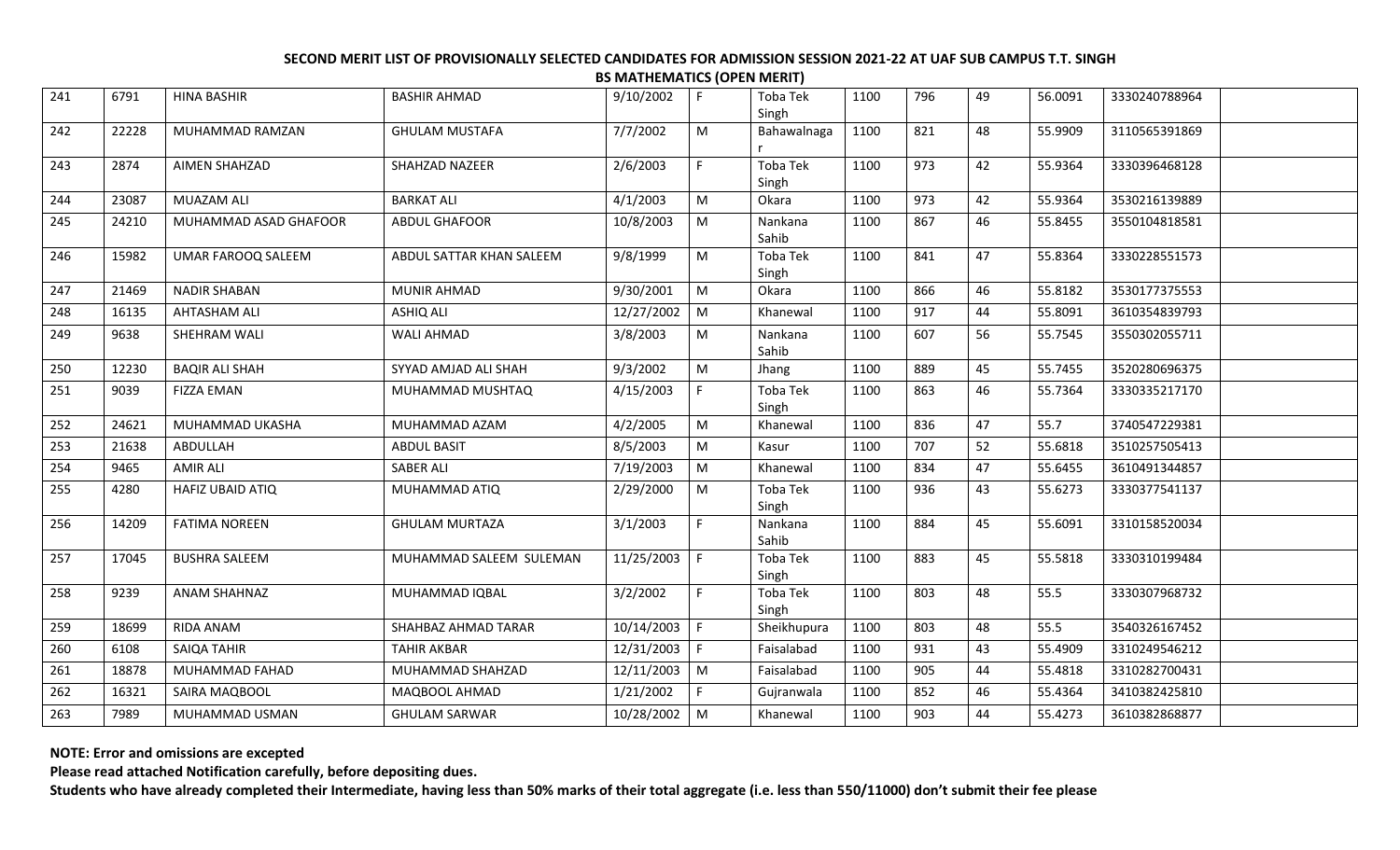| 264 | 10693 | <b>LAIBA AKHTAR</b>  | MUHAMMAD AKHTAR       | 12/7/2003    | F.          | Toba Tek<br>Singh | 1100 | 928 | 43 | 55.4091 | 3330318702934 |  |
|-----|-------|----------------------|-----------------------|--------------|-------------|-------------------|------|-----|----|---------|---------------|--|
| 265 | 5870  | <b>HARAM FATIMA</b>  | MAQBOOL AHMAD         | 1/12/2004    | $\mathsf F$ | Gujranwala        | 1100 | 928 | 43 | 55.4091 | 3410360954514 |  |
| 266 | 18927 | ABDUL REHMAN MUNEER  | MUNEER AHMAD          | 9/25/2001    | M           | Bahawalnaga       | 1100 | 850 | 46 | 55.3818 | 3110454078599 |  |
| 267 | 6642  | IQRA TARIQ           | MIAN MUHAMMAD TARIQ   | 2/20/2003    | F.          | Toba Tek<br>Singh | 1100 | 927 | 43 | 55.3818 | 3330272164490 |  |
| 268 | 25987 | <b>HASHIM ALI</b>    | <b>ABBAS ALI</b>      | 8/26/2003    | M           | Sahiwal           | 1100 | 925 | 43 | 55.3273 | 3650283111549 |  |
| 269 | 2969  | ZAHID FAROOQ         | <b>TAHIR FAROOQ</b>   | 10/22/2002 M |             | Toba Tek<br>Singh | 1100 | 815 | 47 | 55.1273 | 3330306403417 |  |
| 270 | 15839 | MUHAMMAD ISMAIL      | MAQBOOL AHMAD         | 4/14/2001    | M           | Toba Tek<br>Singh | 1100 | 788 | 48 | 55.0909 | 3330297848993 |  |
| 271 | 5483  | HIRA ASHFAQ          | ASHFAQ MAJEED         | 1/16/2004    | F           | Toba Tek<br>Singh | 1100 | 915 | 43 | 55.0545 | 3330124963882 |  |
| 272 | 10552 | MUHAMMAD MATEEN      | MUHAMMAD HANIF        | 1/31/2002    | ${\sf M}$   | Faisalabad        | 1100 | 812 | 47 | 55.0455 | 3330346951739 |  |
| 273 | 21865 | SAMIULLAH ARSHAD     | MUHAMMAD ARSHAD       | 9/8/2001     | M           | Okara             | 1050 | 873 | 43 | 55.0429 | 3530382433629 |  |
| 274 | 21361 | MUHAMMAD FAIZAN      | SAFDAR IQBAL          | 8/22/2003    | M           | Sahiwal           | 1100 | 938 | 42 | 54.9818 | 3650208404903 |  |
| 275 | 26614 | MOAZMA TAHIR         | TAHIR MEHMOOD         | 1/18/2003    | F.          | Faisalabad        | 1100 | 911 | 43 | 54.9455 | 3330170457028 |  |
| 276 | 16527 | ANAS ABDULLAH        | MUHAMMAD AMIN         | 11/29/2003   | M           | Sahiwal           | 1100 | 911 | 43 | 54.9455 | 3650274696339 |  |
| 277 | 22381 | AZKA FEROZ           | <b>FEROZ BAKHT</b>    | 7/20/2003    | F.          | Toba Tek<br>Singh | 1100 | 936 | 42 | 54.9273 | 3330322538664 |  |
| 278 | 19534 | LAIBA KIRAN          | MUHAMMAD JAMEEL       | 1/11/2004    | F           | Jhang             | 1100 | 986 | 40 | 54.8909 | 3320363686068 |  |
| 279 | 5423  | <b>IRAM SHAHZADI</b> | SHOUKAT ALI           | 9/4/2001     | F           | Vehari            | 1100 | 960 | 41 | 54.8818 | 3660185253366 |  |
| 280 | 20513 | <b>HAFSA IQRAR</b>   | <b>IQRAR HUSSAIN</b>  | 5/8/2002     | F.          | Jhang             | 1100 | 701 | 51 | 54.8182 | 3320399190422 |  |
| 281 | 8776  | ADNAN                | MUHAMMAD ASHRAF       | 7/15/2001    | M           | Toba Tek<br>Singh | 1100 | 931 | 42 | 54.7909 | 3330380892055 |  |
| 282 | 21019 | MUHAMMAD AWAIS       | TAHIR MAHMOOD         | 1/15/2004    | ${\sf M}$   | Faisalabad        | 1100 | 750 | 49 | 54.7545 | 3310288228283 |  |
| 283 | 15254 | MUHAMMAD USMAN       | MATEE ULLAH KHAN      | 10/26/2001   | M           | Toba Tek<br>Singh | 1100 | 876 | 44 | 54.6909 | 3330124069625 |  |
| 284 | 8556  | MUHAMMAD SAQIB       | <b>IFTIKHAR ULHAQ</b> | 11/11/2001   | M           | Rahim Yar<br>Khan | 1100 | 824 | 46 | 54.6727 | 3130240657679 |  |
| 285 | 18235 | MOAZZAM IQBAL        | MUHAMMAD IQBAL        | 8/12/2003    | M           | Toba Tek<br>Singh | 1100 | 798 | 47 | 54.6636 | 3330245705499 |  |
| 286 | 12726 | <b>MEQDAD ALI</b>    | <b>TAHIR ABBAS</b>    | 8/15/2004    | M           | Jhang             | 1100 | 900 | 43 | 54.6455 | 3320406291031 |  |

**NOTE: Error and omissions are excepted**

**Please read attached Notification carefully, before depositing dues.**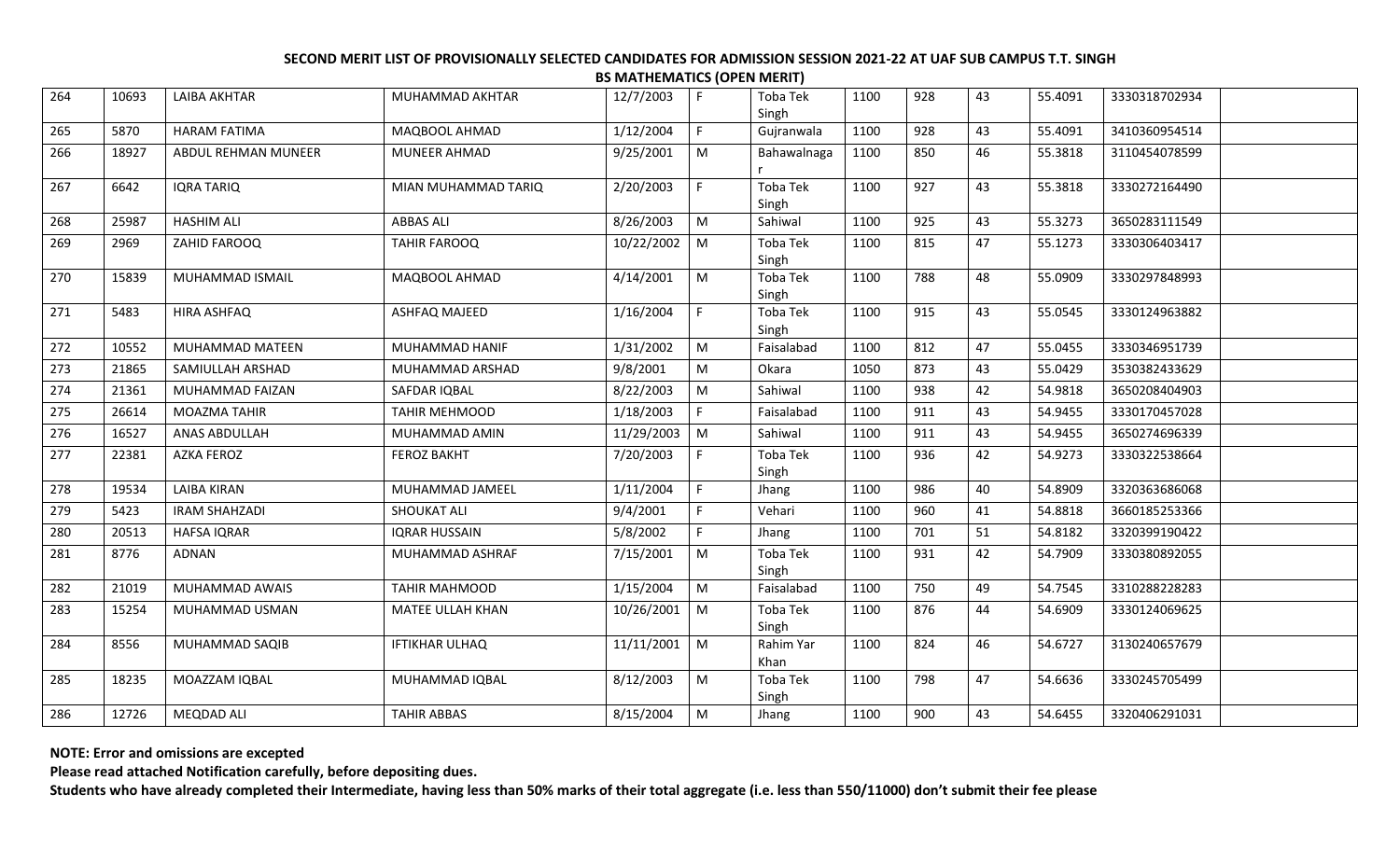| 287 | 17446 | AMINA SIDDIQUE            | MUHAMMAD SIDDIQUE        | 1/2/2005   | F.           | Faisalabad        | 1100 | 796 | 47 | 54.6091 | 3310011006656 |
|-----|-------|---------------------------|--------------------------|------------|--------------|-------------------|------|-----|----|---------|---------------|
| 288 | 4861  | AYESHA ZULFIQAR           | ZULFIQAR ALI             | 10/14/2003 | F            | Faisalabad        | 1100 | 846 | 45 | 54.5727 | 3310342477508 |
| 289 | 22363 | MUHAMMAD FAIZAN MAZHAR    | MAZHAR RASHID INSARI     | 9/3/2001   | M            | Jhang             | 1100 | 920 | 42 | 54.4909 | 3320286693945 |
| 290 | 13221 | MUHAMMAD AWAIS            | MUHAMMAD YAHYA           | 10/4/2002  | M            | Khanewal          | 1100 | 689 | 51 | 54.4909 | 3610370517291 |
| 291 | 15848 | <b>HAMDAN SHAHID</b>      | SHAHID RASOOL            | 8/25/2002  | M            | Toba Tek<br>Singh | 1100 | 971 | 40 | 54.4818 | 3330315296521 |
| 292 | 10601 | <b>NEHA TANVEER</b>       | <b>TANVEER AHMAD</b>     | 12/15/2003 | l F          | Toba Tek<br>Singh | 1100 | 971 | 40 | 54.4818 | 3330393482194 |
| 293 | 7985  | SONIA KHALID              | KHALID MEHMOOD           | 8/19/2001  | F.           | Nankana<br>Sahib  | 1100 | 817 | 46 | 54.4818 | 3550104474622 |
| 294 | 18429 | MUHAMMAD AHMAD            | <b>ASGHAR ALI</b>        | 10/6/2003  | M            | Faisalabad        | 1100 | 918 | 42 | 54.4364 | 3310380359089 |
| 295 | 20518 | <b>ZOHAIB HASSAN</b>      | <b>AMJAD ALI</b>         | 11/1/2003  | M            | Jhang             | 1100 | 839 | 45 | 54.3818 | 3320294087879 |
| 296 | 15734 | MUHAMMAD EHTISHAM         | MUHAMMAD ASHRAF          | 9/19/2002  | M            | Gujranwala        | 1100 | 993 | 39 | 54.3818 | 3410425166419 |
| 297 | 12587 | <b>BILAL AHMAD</b>        | LIAQAT ALI               | 1/6/2002   | M            | Toba Tek<br>Singh | 1100 | 915 | 42 | 54.3545 | 3330368233415 |
| 298 | 20558 | MAHAM WASEEM              | WASEEM ANJUM KHAN        | 12/20/2002 | $\mathsf{F}$ | Lahore            | 1100 | 992 | 39 | 54.3545 | 3520175640702 |
| 299 | 7979  | IHTISHAM UL HAQ           | SIRAJ UL HAQ             | 12/22/2002 | M            | Faisalabad        | 1100 | 811 | 46 | 54.3182 | 3310275672725 |
| 300 | 8644  | MUHAMMAD FAIZAN           | <b>NAZIR AHMAD</b>       | 2/25/2002  | M            | Faisalabad        | 1100 | 784 | 47 | 54.2818 | 3310290328159 |
| 301 | 11634 | <b>AHMAD ALI</b>          | <b>SHOKAT ALI</b>        | 5/10/2000  | M            | Toba Tek<br>Singh | 1100 | 886 | 43 | 54.2636 | 3330340841065 |
| 302 | 8622  | WASEEM ARSHAD             | MUHAMMAD ARSHAD          | 2/20/2003  | M            | Rahim Yar<br>Khan | 1100 | 885 | 43 | 54.2364 | 3130223732833 |
| 303 | 19211 | AHMAD HASSAN HASHMI       | <b>ASGHAR ALI HASHMI</b> | 9/26/2001  | M            | Pakpattan         | 1100 | 780 | 47 | 54.1727 | 3640181886655 |
| 304 | 16770 | <b>SANA RASHEED</b>       | ABDUL RASHEED            | 6/14/2001  | F            | Toba Tek<br>Singh | 1100 | 734 | 48 | 54.1636 | 3330251806174 |
| 305 | 16487 | MUHAMMAD SAAD ULLAH KALLU | <b>GHULAM SARWAR</b>     | 9/19/2002  | M            | Faisalabad        | 1100 | 727 | 49 | 54.1273 | 3120357694847 |
| 306 | 7908  | MUHAMMAD SUFYAN ARSHAD    | ARSHAD MEHMOOD           | 10/12/2003 | M            | Toba Tek<br>Singh | 1100 | 804 | 46 | 54.1273 | 3310591104559 |
| 307 | 10263 | ZAINAB IMRAN              | MUHAMMAD IMRAN AFZAL     | 10/7/2002  | F.           | Bahawalnaga       | 1100 | 855 | 44 | 54.1182 | 3110235372972 |
| 308 | 6679  | <b>WAHEED ANWAR</b>       | MUHAMMAD ANWAR KAMAL     | 5/26/2004  | M            | Jhang             | 1100 | 929 | 41 | 54.0364 | 3320294330659 |
| 309 | 9871  | AREESHA MUHAMMAD KHAN     | MUHAMMAD KHAN            | 5/15/2005  | F            | Pakpattan         | 1100 | 851 | 44 | 54.0091 | 3640142989061 |
| 310 | 24299 | MUHAMMAD SAIM ZULFIQAR    | ZULFIQAR AHMAD           | 2/8/2004   | M            | Faisalabad        | 1100 | 825 | 45 | 54      | 3310089807637 |
| 311 | 7408  | SHIFA RASOOL              | ULFAT RASOOL             | 4/23/2001  | F.           | Lahore            | 1100 | 823 | 45 | 53.9455 | 3520084603718 |

**NOTE: Error and omissions are excepted**

**Please read attached Notification carefully, before depositing dues.**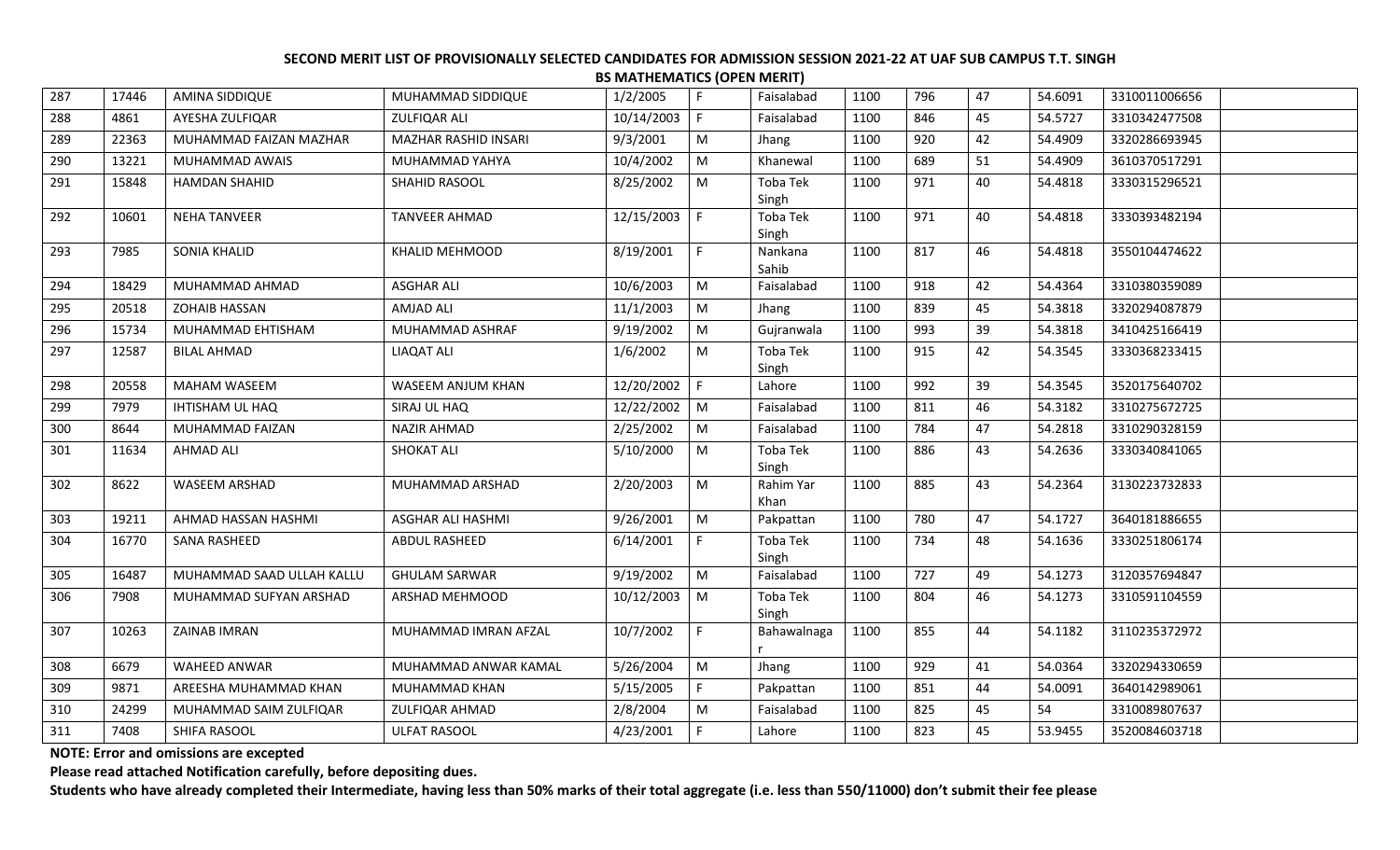| 312 | 16573 | MUHAMMAD AHMAD        | <b>ARIF HUSSAIN</b>           | 6/20/2002  | M  | Faisalabad               | 1100 | 822 | 45 | 53.9182 | 3310440558895 |  |
|-----|-------|-----------------------|-------------------------------|------------|----|--------------------------|------|-----|----|---------|---------------|--|
| 313 | 5281  | RIFFAT FATIMA         | MUHAMMAD AKRAM                | 11/13/2003 | -F | Toba Tek                 | 1100 | 924 | 41 | 53.9    | 3330348966240 |  |
| 314 | 22612 | <b>UMAR AFZAL</b>     | MUHAMMAD AFZAL                | 7/9/2000   | M  | Singh<br>Sheikhupura     | 1100 | 820 | 45 | 53.8636 | 3540402117311 |  |
| 315 | 12161 | MUHAMMAD AHMAD        | MUHAMMAD ARSHAD JAVED         | 9/20/2003  | M  | Jhang                    | 1100 | 948 | 40 | 53.8545 | 3330320628441 |  |
| 316 | 2919  | <b>HASSAN RAZA</b>    | NIZAM ALI                     | 2/15/2004  | M  | Sahiwal                  | 1100 | 869 | 43 | 53.8    | 3650253450505 |  |
| 317 | 16935 | MATTIULLAH SADIQ      | SAMIULLAH SADIQ               | 1/1/2003   | M  | Toba Tek                 | 1100 | 714 | 49 | 53.7727 | 3330328548987 |  |
|     |       |                       |                               |            |    | Singh                    |      |     |    |         |               |  |
| 318 | 19921 | ZAIB UN NISA          | MUHAMMAD RIAZ                 | 5/1/2004   | F. | Jhang                    | 1100 | 867 | 43 | 53.7455 | 3320397562556 |  |
| 319 | 5809  | AMEER HAMZA           | <b>LIAQAT ALI</b>             | 1/1/2002   | M  | Sahiwal                  | 1100 | 918 | 41 | 53.7364 | 3650108920553 |  |
| 320 | 24441 | <b>INAM UR REHMAN</b> | MUHAMMAD SARWAR               | 9/25/2003  | M  | Toba Tek<br>Singh        | 1100 | 815 | 45 | 53.7273 | 3330177145201 |  |
| 321 | 23921 | ALISHA YOUSAF         | MUHAMMAD YOUSAF               | 12/14/2004 | F  | Vehari                   | 1100 | 840 | 44 | 53.7091 | 3650175220976 |  |
| 322 | 12107 | <b>UMAR FAROOQ</b>    | <b>ALLAH DITTA</b>            | 9/9/2004   | M  | Okara                    | 1100 | 762 | 47 | 53.6818 | 3530173387045 |  |
| 323 | 22320 | MUHAMMAD HASEEB       | RASHID JAVED                  | 12/14/2003 | M  | Toba Tek<br>Singh        | 1100 | 890 | 42 | 53.6727 | 3330156111117 |  |
| 324 | 23208 | SALMAN ZUBAIR KHOKHAR | <b>IBRAHIM ZUBAIR KHOKHAR</b> | 3/20/2003  | M  | Sahiwal                  | 1100 | 888 | 42 | 53.6182 | 3330237995009 |  |
| 325 | 8751  | MUHAMMAD NASIR        | MUHAMMAD ANWAR                | 9/6/2002   | M  | Toba Tek<br>Singh        | 1100 | 888 | 42 | 53.6182 | 3330372738665 |  |
| 326 | 25020 | ALISHBA ASHFAQ        | MUHAMMAD ASHFAQ               | 2/5/2003   |    | Toba Tek<br>Singh        | 1100 | 990 | 38 | 53.6    | 3330371395480 |  |
| 327 | 5251  | <b>HAFSA ALTAF</b>    | MUHAMMAD ALTAF AZHAR          | 5/29/2003  | F. | Toba Tek<br>Singh        | 1100 | 887 | 42 | 53.5909 | 3330345545778 |  |
| 328 | 8887  | SYED MOIZ AHMED       | SYED IFTIKHAR HUSSAIN GILLANI | 5/4/2004   | M  | Faisalabad               | 1100 | 835 | 44 | 53.5727 | 4220194142873 |  |
| 329 | 14587 | HINA EMAAN            | SARFRAZ AHMAD                 | 9/7/2000   | F. | <b>Toba Tek</b><br>Singh | 1100 | 809 | 45 | 53.5636 | 3330305707874 |  |
| 330 | 9971  | WAJEEHA NADEEM        | MUHAMMAD NADEEM               | 11/13/2002 | F. | Toba Tek<br>Singh        | 1100 | 834 | 44 | 53.5455 | 3330304186324 |  |
| 331 | 9142  | <b>EMAN RIAZ</b>      | RIAZ AHMAD                    | 11/2/2003  | F. | Toba Tek<br>Singh        | 1100 | 781 | 46 | 53.5    | 3330383164168 |  |
| 332 | 14756 | MUHAMMAD TAHIR SALEEM | MUHAMMAD SALEEM AKHTAR        | 5/15/2002  | M  | Toba Tek<br>Singh        | 1100 | 832 | 44 | 53.4909 | 3330387432231 |  |
| 333 | 19642 | MUHAMMAD ABBAS HAIDER | SAJJAD HAIDER                 | 7/30/2002  | M  | Faisalabad               | 1100 | 832 | 44 | 53.4909 | 3660184687369 |  |
| 334 | 10206 | <b>ADNAN ASHRAF</b>   | MUHAMMAD ASHRAF               | 12/29/2003 | M  | Toba Tek<br>Singh        | 1100 | 882 | 42 | 53.4545 | 3330187148075 |  |
|     |       |                       |                               |            |    |                          |      |     |    |         |               |  |

**NOTE: Error and omissions are excepted**

**Please read attached Notification carefully, before depositing dues.**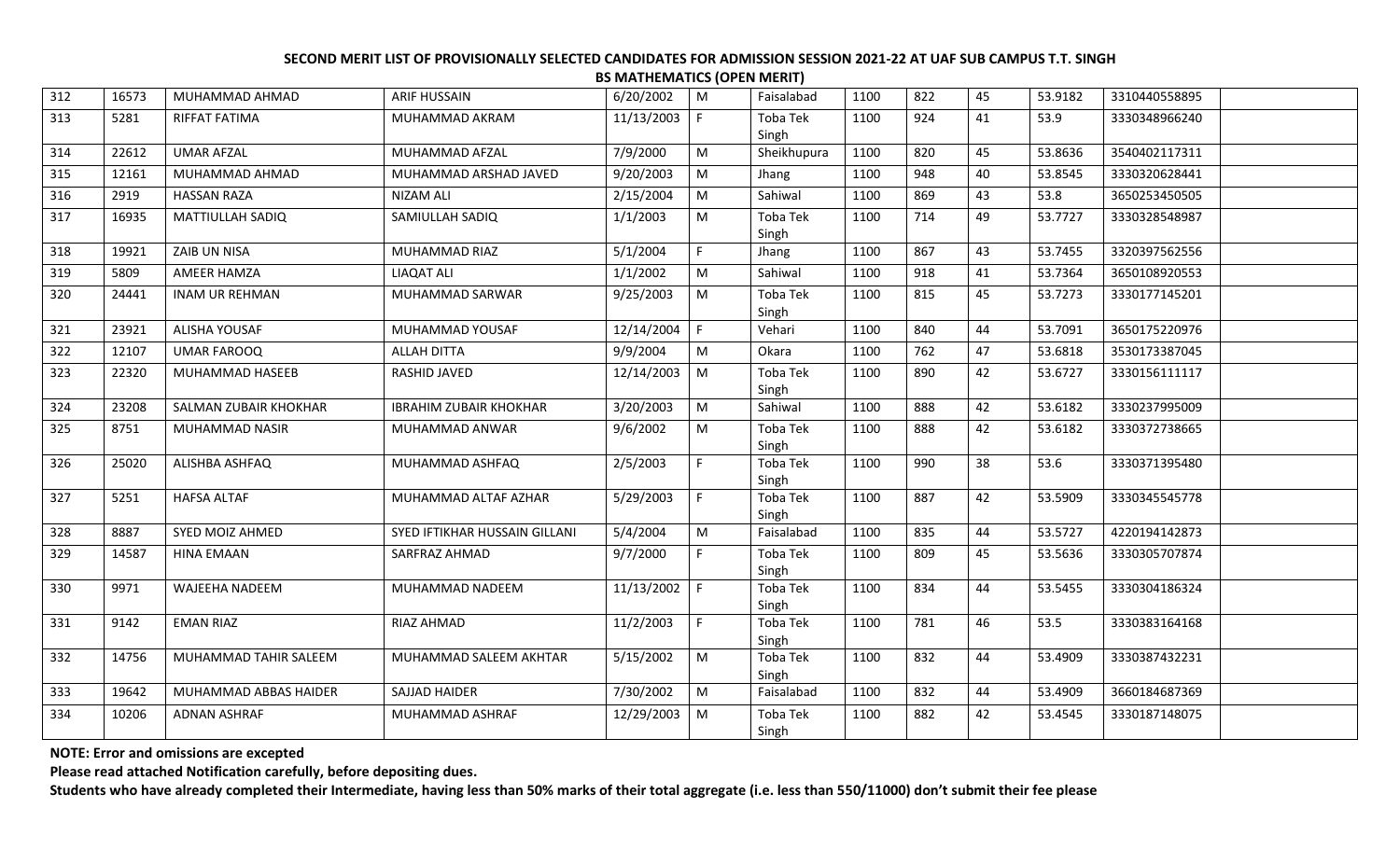|     |       |                                       |                       |            | . <del>.</del> |                          |      |      |    |         |               |  |
|-----|-------|---------------------------------------|-----------------------|------------|----------------|--------------------------|------|------|----|---------|---------------|--|
| 335 | 7678  | MUHAMMAD SHOAIB UL HASSAN             | MUMTAZ AHMAD          | 7/9/2005   | M              | Layyah                   | 1100 | 931  | 40 | 53.3909 | 3220219906233 |  |
| 336 | 16704 | USMAN LIAQAT NAUL                     | LIAQAT ALI KHAN       | 9/18/2002  | M              | Faisalabad               | 1100 | 853  | 43 | 53.3636 | 3320253656073 |  |
| 337 | 4968  | ALI RAZA                              | MUHAMMAD RAMZAN       | 6/2/2004   | M              | Kasur                    | 1100 | 1005 | 37 | 53.3091 | 3510274681313 |  |
| 338 | 22693 | MUHAMMAD MOAZZAM AMJAD                | AMJAD ALI AMJAD       | 6/13/2003  | M              | Nankana<br>Sahib         | 1100 | 671  | 50 | 53.3    | 3540271322733 |  |
| 339 | 7299  | <b>HADIA DASTGIR</b>                  | <b>GULAM DASTGIR</b>  | 7/18/2003  | F.             | Faisalabad               | 1100 | 876  | 42 | 53.2909 | 3310280167310 |  |
| 340 | 3147  | <b>TAYYABA PERVEEN</b>                | <b>FAQIR HUSSAIN</b>  | 11/16/2004 | F.             | <b>Toba Tek</b><br>Singh | 1100 | 824  | 44 | 53.2727 | 3330403379956 |  |
| 341 | 6762  | <b>FARAH SAJJAD</b>                   | SAJJAD HAIDER         | 4/11/2002  | F.             | Toba Tek<br>Singh        | 1100 | 720  | 48 | 53.2364 | 3330116340414 |  |
| 342 | 10181 | <b>ISHA AMAN</b>                      | ARIF MAHMOOD          | 10/19/2002 | F              | <b>Toba Tek</b><br>Singh | 1100 | 975  | 38 | 53.1909 | 3330356701632 |  |
| 343 | 23135 | RANA SAMEER WAQAR                     | RANA MUHAMMAD WAQAR   | 2/11/2003  | ${\sf M}$      | Okara                    | 1100 | 872  | 42 | 53.1818 | 3510354632037 |  |
| 344 | 16502 | <b>AHMER YASEEN</b>                   | AHMAD HUSSAIN         | 1/4/2004   | M              | Toba Tek<br>Singh        | 1100 | 769  | 46 | 53.1727 | 3330315457355 |  |
| 345 | 18830 | <b>MUHAMMAD HARIS</b>                 | MUHAMMAD YOUNAS       | 2/10/2002  | M              | Faisalabad               | 1100 | 820  | 44 | 53.1636 | 3301247469625 |  |
| 346 | 3859  | MUHAMMAD NOMAN TARIQ                  | MUHAMMAD TARIQ        | 4/6/2002   | M              | Toba Tek<br>Singh        | 1100 | 743  | 47 | 53.1636 | 3330170039345 |  |
| 347 | 26422 | <b>MAHNOOR RAZA</b>                   | ABDUL RAZZAQ          | 12/15/2003 | $\mathsf{F}$   | Faisalabad               | 1100 | 948  | 39 | 53.1545 | 3310488744426 |  |
| 348 | 24363 | AMNA AROOJ                            | MUHAMMAD SHAHID IQBAL | 1/4/2004   | F.             | Faisalabad               | 1100 | 768  | 46 | 53.1455 | 3310017456166 |  |
| 349 | 4253  | MUHAMMAD MUDDASSAR<br><b>JAHANGIR</b> | MUHAMMAD JAHANGIR     | 2/2/2003   | M              | <b>Toba Tek</b><br>Singh | 1100 | 768  | 46 | 53.1455 | 3330354055945 |  |
| 350 | 15120 | MUHAMMAD AHSAAN                       | <b>MUBRAK ALI</b>     | 3/14/2002  | M              | Toba Tek<br>Singh        | 1100 | 850  | 42 | 53.1273 | 3330392129895 |  |
| 351 | 10489 | ZAINAB MUJAHID ARSHAD                 | <b>MUJAHID ARSHAD</b> | 3/27/2004  | F.             | Toba Tek<br>Singh        | 1100 | 921  | 40 | 53.1182 | 3330130273682 |  |
| 352 | 15935 | SHIZA QAISAR                          | SARDAR MASIH QAISAR   | 11/19/2002 | F              | Faisalabad               | 1100 | 843  | 43 | 53.0909 | 3310025972248 |  |
| 353 | 14793 | <b>ABDUL JABBAR</b>                   | ABDUL GHAFFAR         | 12/1/2004  | M              | Vehari                   | 1100 | 866  | 42 | 53.0182 | 3660197135349 |  |
| 354 | 25297 | ABDUL HANNAN SHEHZAD                  | SAQIB SHEHZAD         | 8/9/2003   | M              | Toba Tek<br>Singh        | 1100 | 839  | 43 | 52.9818 | 3330320196821 |  |
| 355 | 15665 | AFAQ AHMAD                            | ASHFAQ AHMAD          | 3/3/2003   | M              | Sheikhupura              | 1100 | 736  | 47 | 52.9727 | 3540474175037 |  |
| 356 | 19001 | <b>UMAR FAROOQ</b>                    | MUHAMMAD ASIM         | 12/18/2001 | M              | Jhang                    | 1100 | 838  | 43 | 52.9545 | 3310606006137 |  |
| 357 | 5364  | <b>UMER NAWAZ</b>                     | MUHAMMAD NAWAZ        | 11/23/2003 | M              | Nankana<br>Sahib         | 1100 | 838  | 43 | 52.9545 | 3550302217041 |  |

**NOTE: Error and omissions are excepted**

**Please read attached Notification carefully, before depositing dues.**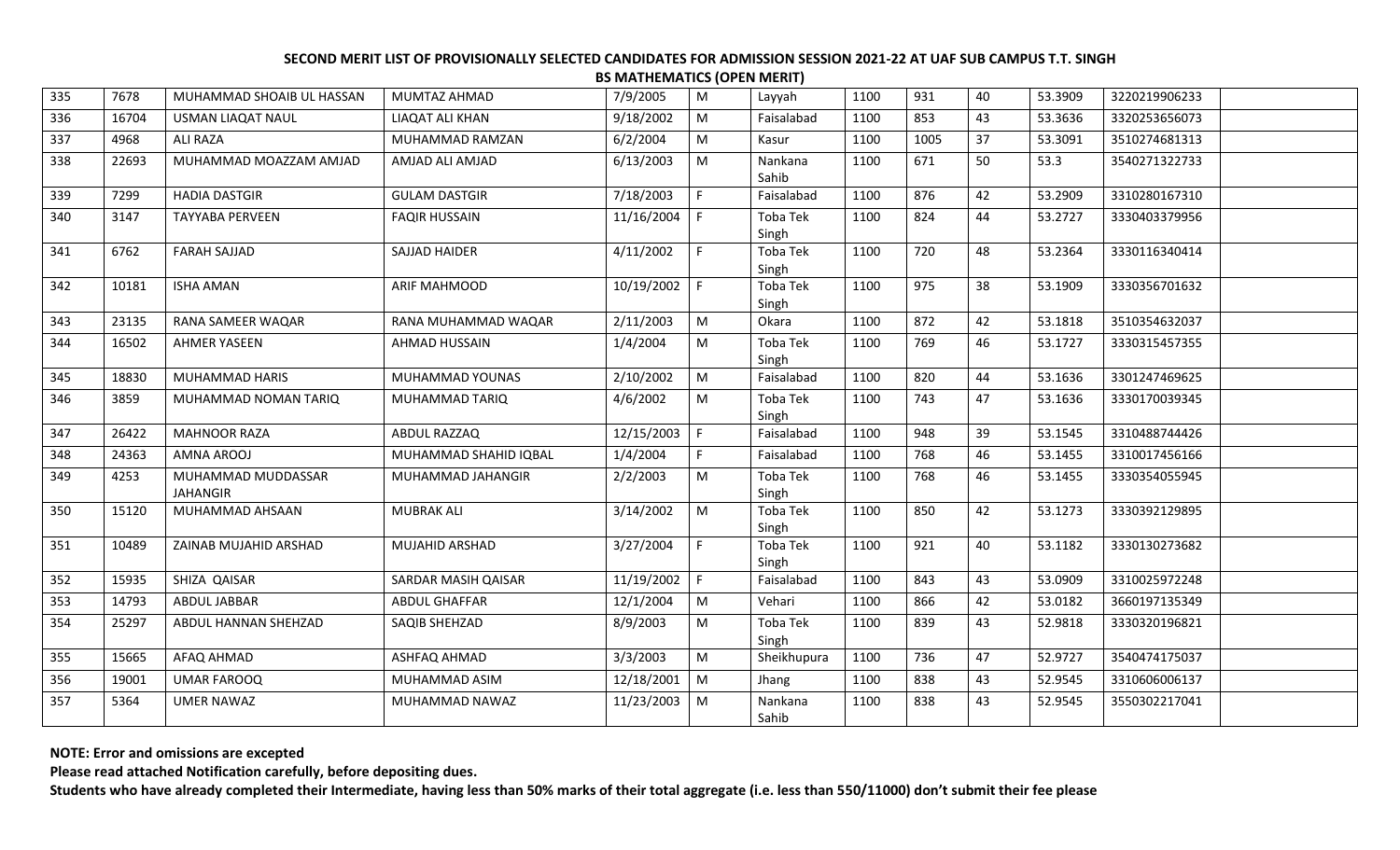| 358 | 18277 | <b>FAZEEL ALI</b>       | MUHAMMAD LATEEF       | 1/10/2004    | M         | Bahawalnaga       | 1100 | 939 | 39 | 52.9091 | 3110589056209 |  |
|-----|-------|-------------------------|-----------------------|--------------|-----------|-------------------|------|-----|----|---------|---------------|--|
| 359 | 14809 | <b>REHAN AKRAM</b>      | MUHAMMAD AKRAM        | 9/17/2002    | M         | Toba Tek<br>Singh | 1100 | 784 | 45 | 52.8818 | 3330395020381 |  |
| 360 | 22146 | <b>JAN E ALAM</b>       | SHAHEED ALAM          | 12/13/2002   | M         | Hafiz Abad        | 1100 | 938 | 39 | 52.8818 | 3430193951709 |  |
| 361 | 20404 | ALISHA FATIMA           | ADBUL MUEED           | 1/6/2003     | F.        | Jhang             | 1100 | 809 | 44 | 52.8636 | 3320218912738 |  |
| 362 | 10742 | <b>AIMAN JABEEN</b>     | MUNAWAR HUSSAIN       | 11/2/2002    | F         | Toba Tek<br>Singh | 1100 | 911 | 40 | 52.8455 | 3330387382164 |  |
| 363 | 20808 | MUHAMAMD ADEEL          | SARWAR HUSSAIN        | 9/5/2001     | ${\sf M}$ | Faisalabad        | 1100 | 808 | 44 | 52.8364 | 3310414492253 |  |
| 364 | 3813  | WAJIHA                  | ABDUL RAZAQ           | 10/10/2003   | F.        | Toba Tek<br>Singh | 1100 | 703 | 48 | 52.7727 | 3330387089306 |  |
| 365 | 5111  | <b>ANAM FATIMA</b>      | <b>ABDUL SATTAR</b>   | 9/10/2001    | F.        | Faisalabad        | 1100 | 908 | 40 | 52.7636 | 3310516081184 |  |
| 366 | 18679 | <b>ZAIN TABSSUM</b>     | <b>KHALIL AHMAD</b>   | 4/7/2003     | M         | Kasur             | 1100 | 831 | 43 | 52.7636 | 3510281840615 |  |
| 367 | 18525 | ROBILA LIAQAT           | LIAQAT ALI            | 8/3/2001     | F         | Toba Tek<br>Singh | 1100 | 702 | 48 | 52.7455 | 3330309860028 |  |
| 368 | 15081 | ALI RAZA                | <b>BASHIR AHMAD</b>   | 1/25/2002    | M         | Sheikhupura       | 1100 | 933 | 39 | 52.7455 | 3540479907841 |  |
| 369 | 2984  | MUHAMMAD AFAQ           | MUHAMMAD MUSHTAQ      | 4/1/2000     | M         | Faisalabad        | 1100 | 727 | 47 | 52.7273 | 3310092670409 |  |
| 370 | 20882 | MUHAMMAD ALI            | MUREED HUSSAIN        | 9/1/2003     | M         | Khanewal          | 1100 | 932 | 39 | 52.7182 | 3610461347331 |  |
| 371 | 10751 | MUHAMMAD ZUBAIR ABID    | MUHAMMAD ABID         | 10/14/2004   | $\mid M$  | Toba Tek<br>Singh | 1100 | 854 | 42 | 52.6909 | 3330380142505 |  |
| 372 | 2883  | <b>HASSAN ALI</b>       | <b>LIAQAT ALI</b>     | 3/24/2000    | M         | Toba Tek<br>Singh | 1100 | 930 | 39 | 52.6636 | 3330153491211 |  |
| 373 | 5191  | <b>MUBEEN HASSAN</b>    | ABDUL RASHEED         | 1/20/2004    | M         | Hafiz Abad        | 1100 | 801 | 44 | 52.6455 | 3430105722401 |  |
| 374 | 16901 | SYED SAMI ULLAH BUKHARI | SYED IMTIAZ WAHEED    | 2/10/2005    | M         | Kasur             | 1100 | 697 | 48 | 52.6091 | 3510386645951 |  |
| 375 | 4899  | AIMAN TARIQ             | MUHAMMAD TARIQ        | 2/23/2004    | F.        | Toba Tek<br>Singh | 1100 | 849 | 42 | 52.5545 | 3330374712550 |  |
| 376 | 10517 | ARIBA RIAZ              | <b>RIAZ HUSSAIN</b>   | 4/30/2003    | F         | Toba Tek<br>Singh | 1100 | 796 | 44 | 52.5091 | 3330356442026 |  |
| 377 | 21785 | ALI AHMAD               | MUHAMMAD AKBAR JAVEED | 7/6/2001     | M         | Okara             | 1100 | 719 | 47 | 52.5091 | 3530283560023 |  |
| 378 | 10381 | MUHAMMAD ABDULLAH       | SHAHID RASUL          | 11/17/2003   | $\mid M$  | Sahiwal           | 1100 | 744 | 46 | 52.4909 | 3650124706603 |  |
| 379 | 3542  | MUHAMMAD SOHAIB         | MUHAMMAD SHAFIQUE     | 9/5/2003     | M         | Toba Tek<br>Singh | 1100 | 897 | 40 | 52.4636 | 3330272056715 |  |
| 380 | 8797  | ZAHIRA BATOOL           | MUHAMMAD ARSHAD       | 12/28/2002 F |           | Toba Tek<br>Singh | 1100 | 921 | 39 | 52.4182 | 3330344480812 |  |

**NOTE: Error and omissions are excepted**

**Please read attached Notification carefully, before depositing dues.**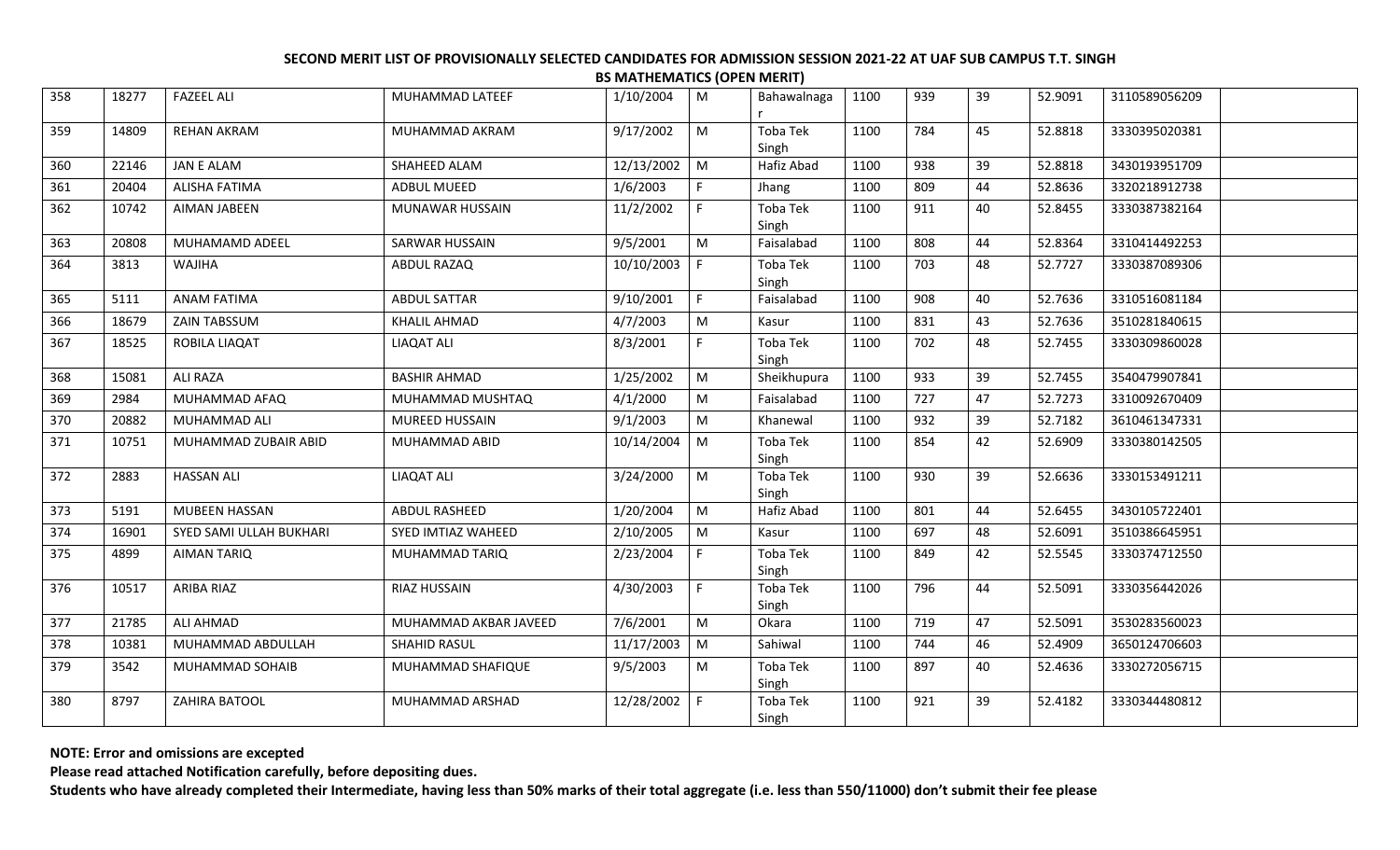| 381 | 26683 | MUHAMMAD UMAR          | MUHAMMAD RAMZAN         | 9/23/2002  | M           | Toba Tek<br>Singh | 1100 | 895 | 40 | 52.4091 | 3330357869057 |                                |
|-----|-------|------------------------|-------------------------|------------|-------------|-------------------|------|-----|----|---------|---------------|--------------------------------|
| 382 | 7470  | USWA AZAM              | <b>AZAM ALI</b>         | 2/24/2003  | F.          | Toba Tek<br>Singh | 1100 | 842 | 42 | 52.3636 | 3330179867184 |                                |
| 383 | 7323  | <b>ALI HASNAIAN</b>    | <b>JAMEEL AHMAD</b>     | 1/15/2002  | ${\sf M}$   | Faisalabad        | 1100 | 867 | 41 | 52.3455 | 3310469152349 |                                |
| 384 | 18191 | MUHAMMAD ZOHAIB AKHTAR | <b>AKHTAR ALI</b>       | 2/21/2005  | M           | Toba Tek<br>Singh | 1100 | 944 | 38 | 52.3455 | 3330217485073 |                                |
| 385 | 19251 | MUHAMMAD QASIM ASAD    | MUHAMMAD ANWAR          | 12/11/2000 | $\mid M$    | Nankana<br>Sahib  | 1100 | 790 | 44 | 52.3455 | 3550302055845 |                                |
| 386 | 14155 | <b>MANAHAL RASOOL</b>  | ZAHID RASOOL            | 2/28/2003  | F           | Faisalabad        | 1100 | 866 | 41 | 52.3182 | 3310644956612 |                                |
| 387 | 11220 | AYESHA SALEEM          | MUHAMMAD SALEEM         | 6/10/2005  | F           | Toba Tek<br>Singh | 1100 | 784 | 44 | 52.1818 | 3330376797038 |                                |
| 388 | 9636  | <b>AHMAD WALI</b>      | MUHAMMAD AKHTAR         | 5/25/2002  | ${\sf M}$   | Jhang             | 1100 | 755 | 45 | 52.0909 | 3320320814397 |                                |
| 389 | 20892 | <b>USAMA ALI</b>       | MUHAMMAD NADEEM         | 11/23/1999 | M           | Toba Tek<br>Singh | 1100 | 780 | 44 | 52.0727 | 3330341034633 |                                |
| 390 | 23425 | MOHAMMAD UMAIR         | MUHAMMAD ARIF           | 5/12/2002  | ${\sf M}$   | Faisalabad        | 1100 | 625 | 50 | 52.0455 | 3310067278861 |                                |
| 391 | 4322  | TAYYBA IQBAL           | MUHAMMAD IQBAL          | 12/31/2004 | l F.        | Nankana<br>Sahib  | 1100 | 933 | 38 | 52.0455 | 3550105062106 |                                |
| 392 | 20608 | <b>IRAM SHAHZADI</b>   | MUHAMMAD IRSHAD         | 12/1/2002  | F.          | Pakpattan         | 1100 | 828 | 42 | 51.9818 | 3640168475550 |                                |
| 393 | 10283 | <b>AMNA JAVED</b>      | <b>JAVED AKHTER</b>     | 9/18/2003  | F.          | Toba Tek<br>Singh | 1100 | 980 | 36 | 51.9273 | 3330301873472 |                                |
| 394 | 14700 | <b>MEHRAN SHOUKAT</b>  | <b>SHOUKAT ALI</b>      | 1/23/1997  | M           | Faisalabad        | 1100 | 593 | 51 | 51.8727 | 3310411519817 | Subjected to age<br>relaxation |
| 395 | 24978 | MUHAMMAD ASIM          | MULAZIM HUSSAIN         | 8/9/2004   | ${\sf M}$   | Jhang             | 1100 | 875 | 40 | 51.8636 | 3320362618205 |                                |
| 396 | 5669  | AYESHA SAEED           | AZHAR SAEED AKHTAR      | 7/10/2002  | F           | Toba Tek<br>Singh | 1100 | 849 | 41 | 51.8545 | 3330396482402 |                                |
| 397 | 15833 | <b>HIRA HAFEEZ</b>     | <b>HAFEEZ UR REHMAN</b> | 3/26/2001  | F.          | Bahawalnaga       | 1100 | 976 | 36 | 51.8182 | 4250147315994 |                                |
| 398 | 10727 | MUHAMMAD TAYYAB        | SHAHBAZ ALI             | 11/25/2001 | M           | Toba Tek<br>Singh | 1100 | 950 | 37 | 51.8091 | 3330124723083 |                                |
| 399 | 4447  | JAVERIA BASHIR         | MUHAMMAD BASHIR         | 3/26/2002  | $\mathsf F$ | Nankana<br>Sahib  | 1100 | 795 | 43 | 51.7818 | 3550301015536 |                                |
| 400 | 16181 | <b>AURANG ZAIB ALI</b> | TARIQ MEHMOOD           | 3/16/2003  | M           | Hafiz Abad        | 1100 | 846 | 41 | 51.7727 | 3430121807239 |                                |
| 401 | 10331 | AYESHA                 | MUHAMMAD SHARIF         | 9/11/2002  | F.          | Toba Tek<br>Singh | 1100 | 897 | 39 | 51.7636 | 3330358051442 |                                |

**NOTE: Error and omissions are excepted**

**Please read attached Notification carefully, before depositing dues.**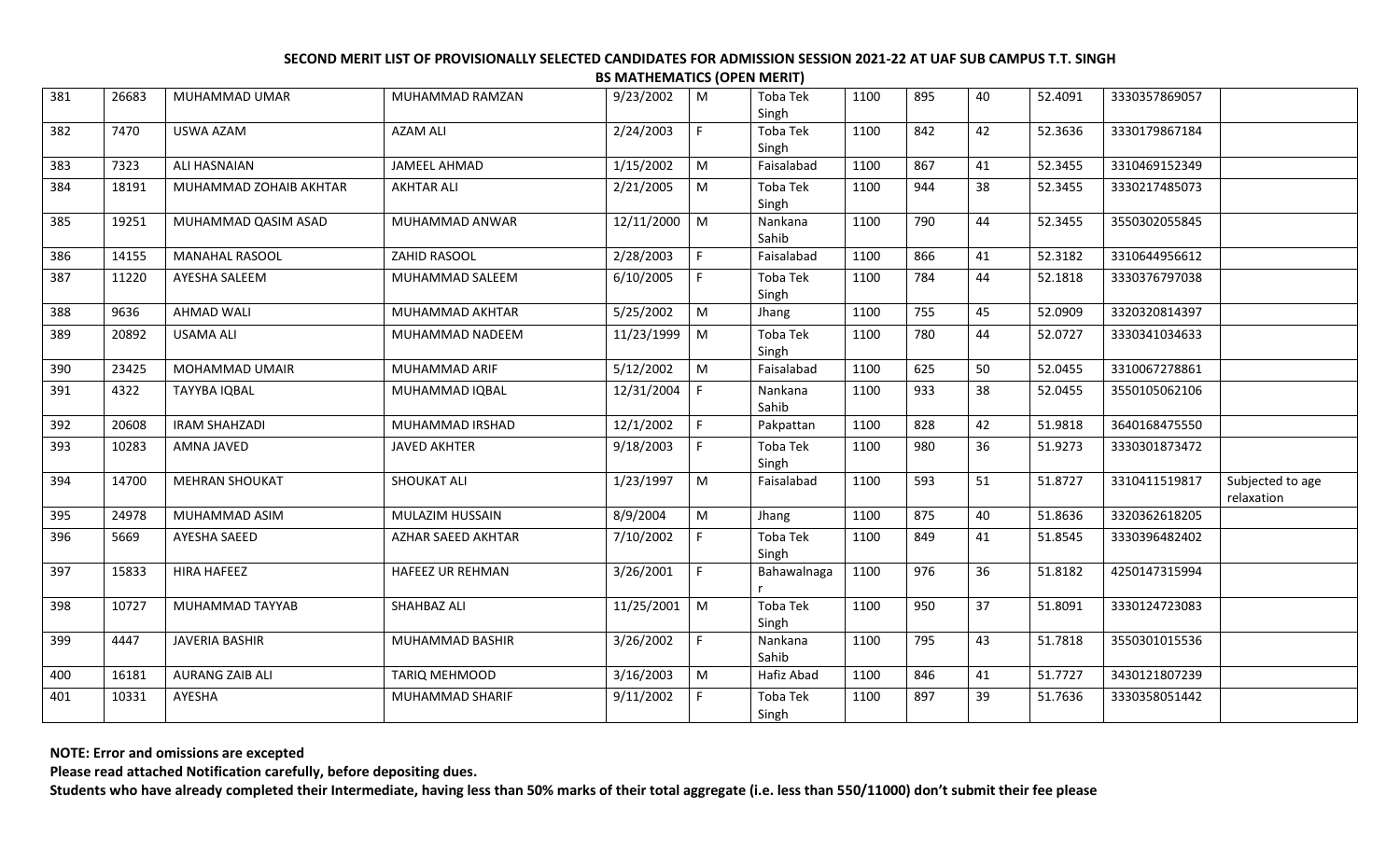| 402 | 11782 | RANA NOMAN MEHMOOD     | RANA SALMAN MAHMOOD    | 10/29/2003 | M              | Toba Tek<br>Singh        | 1100 | 844 | 41 | 51.7182 | 3330196103855 |  |
|-----|-------|------------------------|------------------------|------------|----------------|--------------------------|------|-----|----|---------|---------------|--|
| 403 | 17178 | TALHA MUZAMMIL         | MUZAMMIL MANZOOR       | 3/19/2002  | M              | Bahawalnaga              | 1100 | 843 | 41 | 51.6909 | 3110210812639 |  |
| 404 | 4194  | <b>BILAL HAIDER</b>    | <b>SAFDER ALI</b>      | 4/10/2001  | M              | Toba Tek<br>Singh        | 1100 | 867 | 40 | 51.6455 | 3330403451551 |  |
| 405 | 16556 | MUHAMMAD FARHAN        | <b>BAHADUR KHAN</b>    | 3/3/2003   | ${\sf M}$      | Jhang                    | 1100 | 787 | 43 | 51.5636 | 3320212152563 |  |
| 406 | 23285 | MUHAMMAD TAYYAB AMJAD  | MUHAMMAD AMJAD         | 9/26/2002  | M              | Toba Tek<br>Singh        | 1100 | 864 | 40 | 51.5636 | 3330304199735 |  |
| 407 | 10815 | <b>HASEEB AHMAD</b>    | <b>KHIZAR HAYAT</b>    | 3/11/2004  | M              | Khanewal                 | 1100 | 787 | 43 | 51.5636 | 3610261103037 |  |
| 408 | 21740 | <b>ALISHA BILAL</b>    | M BILAL                | 10/10/2004 | $\mid M$       | Bahawalnaga              | 1100 | 812 | 42 | 51.5455 | 3110205064782 |  |
| 409 | 24456 | KHADIJA AMJAD          | <b>AMJAD ALI</b>       | 10/27/2004 | F              | Bahawalnaga              | 1100 | 760 | 44 | 51.5273 | 3110409928208 |  |
| 410 | 6741  | SAMAR ARSHAD           | MUHAMMAD ARSHAD ZAHID  | 7/16/2001  | M              | Bahawalnaga              | 1100 | 734 | 45 | 51.5182 | 3110209011377 |  |
| 411 | 22045 | <b>AROOBA</b>          | <b>ARIF ALI</b>        | 2/16/2002  | F              | <b>Toba Tek</b><br>Singh | 1100 | 708 | 46 | 51.5091 | 3330313361900 |  |
| 412 | 21755 | ABDUL REHMAN QAMAR     | <b>MANZOOR HUSSAIN</b> | 4/4/2003   | M              | Jhang                    | 1100 | 913 | 38 | 51.5    | 3320268132345 |  |
| 413 | 10914 | GHULAM MOHY UD DIN     | MUHAMMAD YAQUB         | 8/13/2003  | M              | Toba Tek<br>Singh        | 1100 | 759 | 44 | 51.5    | 3330391993157 |  |
| 414 | 22077 | SIDRA BIBI             | <b>GHULAM MUSTAFA</b>  | 9/27/2003  | F              | Pakpattan                | 1100 | 836 | 41 | 51.5    | 3640158289262 |  |
| 415 | 7746  | <b>UMAR FAROOQ</b>     | ABDUL WAHID            | 11/8/2002  | M              | Faisalabad               | 1100 | 886 | 39 | 51.4636 | 3310591627085 |  |
| 416 | 14017 | <b>ADNAN RAZA</b>      | MUHAMMAD ASLAM         | 4/6/1999   | M              | Toba Tek<br>Singh        | 1100 | 809 | 42 | 51.4636 | 3330366238991 |  |
| 417 | 17592 | <b>HUZAIFA MUSHTAQ</b> | MUSHTAQ AHMED          | 8/28/2002  | M              | Kasur                    | 1100 | 860 | 40 | 51.4545 | 3510352598247 |  |
| 418 | 15850 | MUHAMMAD ZAIN AHMAD    | MUHAMMAD SALEEM        | 2/19/2003  | M              | Toba Tek<br>Singh        | 1100 | 808 | 42 | 51.4364 | 3330175696337 |  |
| 419 | 26091 | <b>HAMZA NOMAN</b>     | MUHAMMAD NOMAN HUSSAIN | 1/15/2004  | M              | Toba Tek<br>Singh        | 1100 | 832 | 41 | 51.3909 | 3330355038553 |  |
| 420 | 5575  | MUHAMMAD ASAD REHMAN   | MUHAMMAD ASHRAF RAZA   | 4/11/2002  | M              | Toba Tek<br>Singh        | 1100 | 883 | 39 | 51.3818 | 3330186511445 |  |
| 421 | 15873 | SHABBIR AHMAD          | RIAZ AHMAD             | 3/15/2003  | M              | Vehari                   | 1100 | 831 | 41 | 51.3636 | 3660144695895 |  |
| 422 | 17262 | TAMOOR ASLAM SAGGO     | MUHAMMAD ASLAM         | 11/13/2002 | $\blacksquare$ | Jhang                    | 1100 | 907 | 38 | 51.3364 | 3310038676019 |  |
| 423 | 20559 | MUHAMMAD SHAHZAIB      | RIAZ MUHAMMAD          | 8/17/2003  | M              | Khanewal                 | 1100 | 907 | 38 | 51.3364 | 3610407471999 |  |
|     |       |                        |                        |            |                |                          |      |     |    |         |               |  |

**NOTE: Error and omissions are excepted**

**Please read attached Notification carefully, before depositing dues.**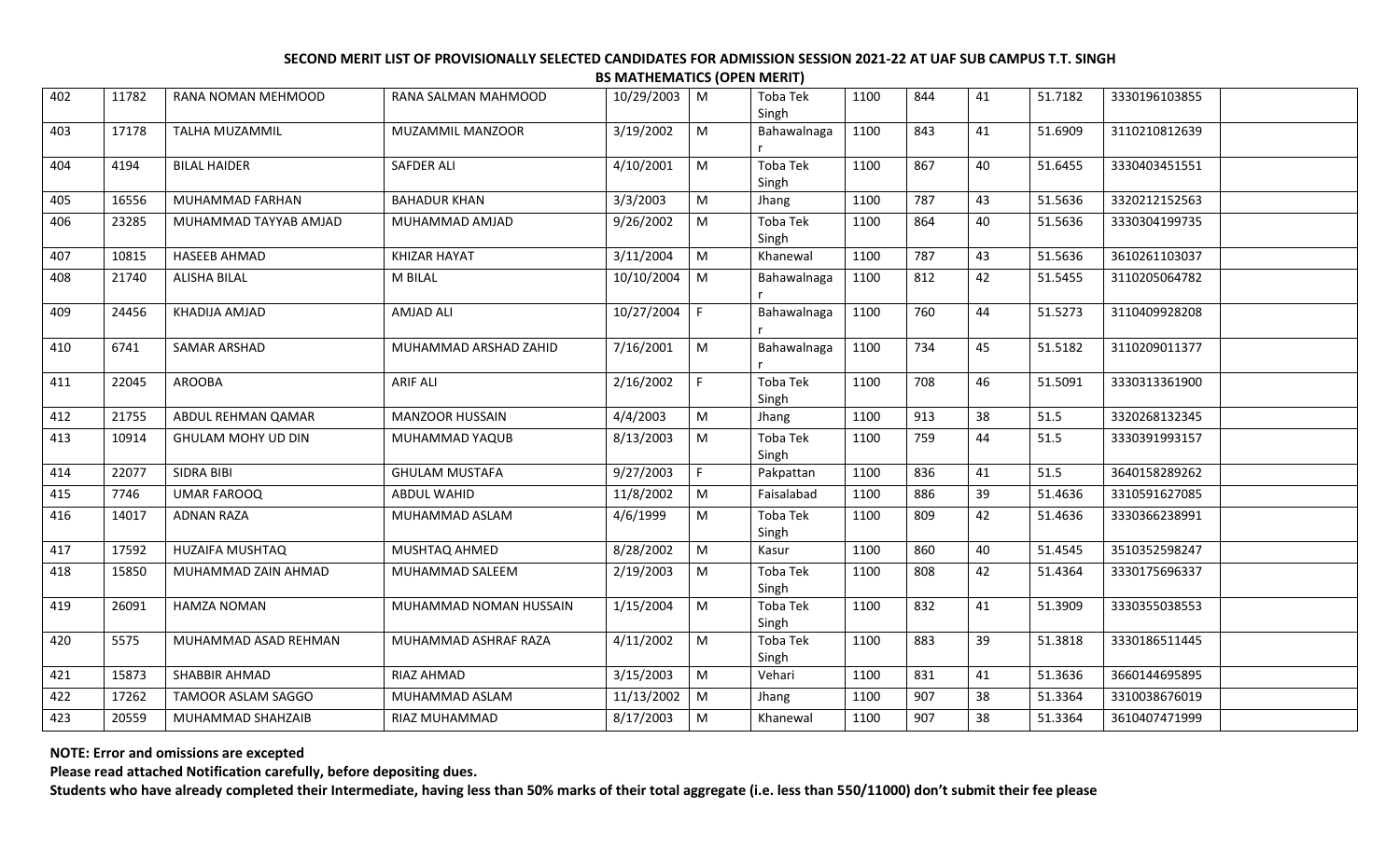|     |       |                           |                        |            | .  |                   |      |     |    |         |               |
|-----|-------|---------------------------|------------------------|------------|----|-------------------|------|-----|----|---------|---------------|
| 424 | 9426  | MUHAMMAD YASIR            | <b>AZHAR HUSSAIN</b>   | 2/1/2003   | M  | Muzafar Garh      | 1100 | 881 | 39 | 51.3273 | 3230241878091 |
| 425 | 22137 | <b>TALHA MEHMOOD</b>      | MEHMOOD UL HASSAN      | 12/22/2004 | M  | Khanewal          | 1100 | 778 | 43 | 51.3182 | 3610242275879 |
| 426 | 4285  | AMINA ANWAR               | ANWAR UL HAQ           | 8/9/2003   | F. | Faisalabad        | 1100 | 906 | 38 | 51.3091 | 3310574124096 |
| 427 | 18944 | MANAHAL AQSA              | MUHAMMAD SARWAR        | 8/5/2003   | F. | Faisalabad        | 1100 | 829 | 41 | 51.3091 | 3330364278684 |
| 428 | 11412 | MUHAMMAD AHMAD            | MUHAMMAD AHMAD         | 4/10/2002  | M  | Faisalabad        | 1100 | 803 | 42 | 51.3    | 3310036795461 |
| 429 | 18256 | ALI HUSNIAN               | ABDUL GHAFFAR          | 9/18/2002  | M  | Faisalabad        | 1100 | 880 | 39 | 51.3    | 3310554419461 |
| 430 | 5022  | MUHAMMAD AMIR REHMAN      | MUHAMMAD ABU BAKAR     | 4/15/2005  | M  | Jhang             | 1100 | 957 | 36 | 51.3    | 3320238199141 |
| 431 | 5764  | MUHAMMAD MUZZAMMIL HAIDER | <b>FAYYAZ HAIDER</b>   | 5/6/2002   | M  | Jhang             | 1100 | 807 | 41 | 51.2545 | 3320293873723 |
| 432 | 12000 | MUHAMMAD FAIZ             | ABID HUSSAIN           | 6/16/2003  | M  | Toba Tek          | 1100 | 775 | 43 | 51.2364 | 3330145278165 |
|     |       |                           |                        |            |    | Singh             |      |     |    |         |               |
| 433 | 12506 | MUHAMMAD ABUDULLAH        | SAFDAR ALI             | 11/26/2002 | M  | Faisalabad        | 1100 | 749 | 44 | 51.2273 | 3310463418613 |
| 434 | 18009 | YASHUA RAZZAQ             | RAZZAQ TABASUM         | 4/23/2004  | M  | Toba Tek          | 1100 | 695 | 46 | 51.1545 | 3330389950689 |
| 435 | 22807 | ABU USAMA                 | ABDUL RASHEED          | 8/15/2001  | M  | Singh<br>Kasur    | 1100 | 720 | 45 | 51.1364 | 3510261929613 |
|     |       |                           |                        |            |    |                   |      |     |    |         |               |
| 436 | 12005 | MUHAMMAD NOUMAN KHAWAR    | RIAZ HUSSAIN           | 12/23/2003 | M  | Jhang             | 1100 | 925 | 37 | 51.1273 | 3320242502645 |
| 437 | 15422 | MUHAMMAD AQIB ALTAF       | <b>ALTAF HUSSAIN</b>   | 3/15/2004  | M  | Sahiwal           | 1100 | 770 | 43 | 51.1    | 3650139530447 |
| 438 | 24728 | MUHAMMAD MAMOON SHAKOOR   | MUHAMMAD SHAKOOR QADIR | 7/1/2002   | M  | Faisalabad        | 1100 | 664 | 47 | 51.0091 | 3310323742997 |
| 439 | 14605 | ADEEL ASHRAF              | MUHAMMAD ASHRAF        | 5/22/2003  | M  | Pakpattan         | 1100 | 868 | 39 | 50.9727 | 3640283385205 |
| 440 | 17895 | SHAHERYAR MAJEED          | ABDUL MAJEED           | 10/29/2002 | M  | Khanewal          | 1100 | 790 | 42 | 50.9455 | 3610401582011 |
| 441 | 20761 | RIMSHA ISMAIL             | MUHAMMAD ISMAIL        | 2/28/2003  | F. | Toba Tek          | 1100 | 840 | 40 | 50.9091 | 3330394599638 |
|     |       |                           |                        |            |    | Singh             |      |     |    |         |               |
| 442 | 22846 | SHAFAQ ZAHRA              | RIAZ HUSSAIN           | 8/2/2002   | F. | Toba Tek<br>Singh | 1100 | 968 | 35 | 50.9    | 3330403623112 |
| 443 | 22431 | MUHAMMAD HAMZA ANWAAR     | ANWAAR UL HAQ          | 2/17/2002  | M  | Toba Tek          | 1100 | 890 | 38 | 50.8727 | 3330333142547 |
|     |       |                           |                        |            |    | Singh             |      |     |    |         |               |
| 444 | 11258 | <b>REHMAN ALI</b>         | <b>ARSHAD ALI</b>      | 8/6/2001   | M  | SialKot           | 1100 | 813 | 41 | 50.8727 | 3460211750615 |
| 445 | 26656 | USWA ASHFAQUE             | MUHAMMAD ASHFAQUE      | 4/25/2004  | F. | Sheikhupura       | 1100 | 890 | 38 | 50.8727 | 3540319845606 |
| 446 | 15045 | <b>MALAIKA NAZ</b>        | <b>IJAZ HUSSAIN</b>    | 11/8/2003  | F. | Faisalabad        | 1100 | 913 | 37 | 50.8    | 3310006711128 |
| 447 | 3524  | MUHAMMAD HAMMAD SARWAR    | <b>GHULAM SARWAR</b>   | 3/9/2003   | M  | Toba Tek          | 1100 | 836 | 40 | 50.8    | 3330189267055 |
|     |       |                           |                        |            |    | Singh             |      |     |    |         |               |
| 448 | 23562 | MUHAMMAD MOAZ ZAHID       | MUHAMMAD ZAHID NADEEM  | 4/10/2003  | M  | Toba Tek          | 1100 | 913 | 37 | 50.8    | 3330350746437 |
|     |       |                           |                        |            |    | Singh             |      |     |    |         |               |
| 449 | 21914 | MUHAMMAD REHAN RAZA       | MUHAMMAD LATIF         | 12/6/2002  | M  | Toba Tek          | 1100 | 834 | 40 | 50.7455 | 3330215731507 |

**NOTE: Error and omissions are excepted**

**Please read attached Notification carefully, before depositing dues.**